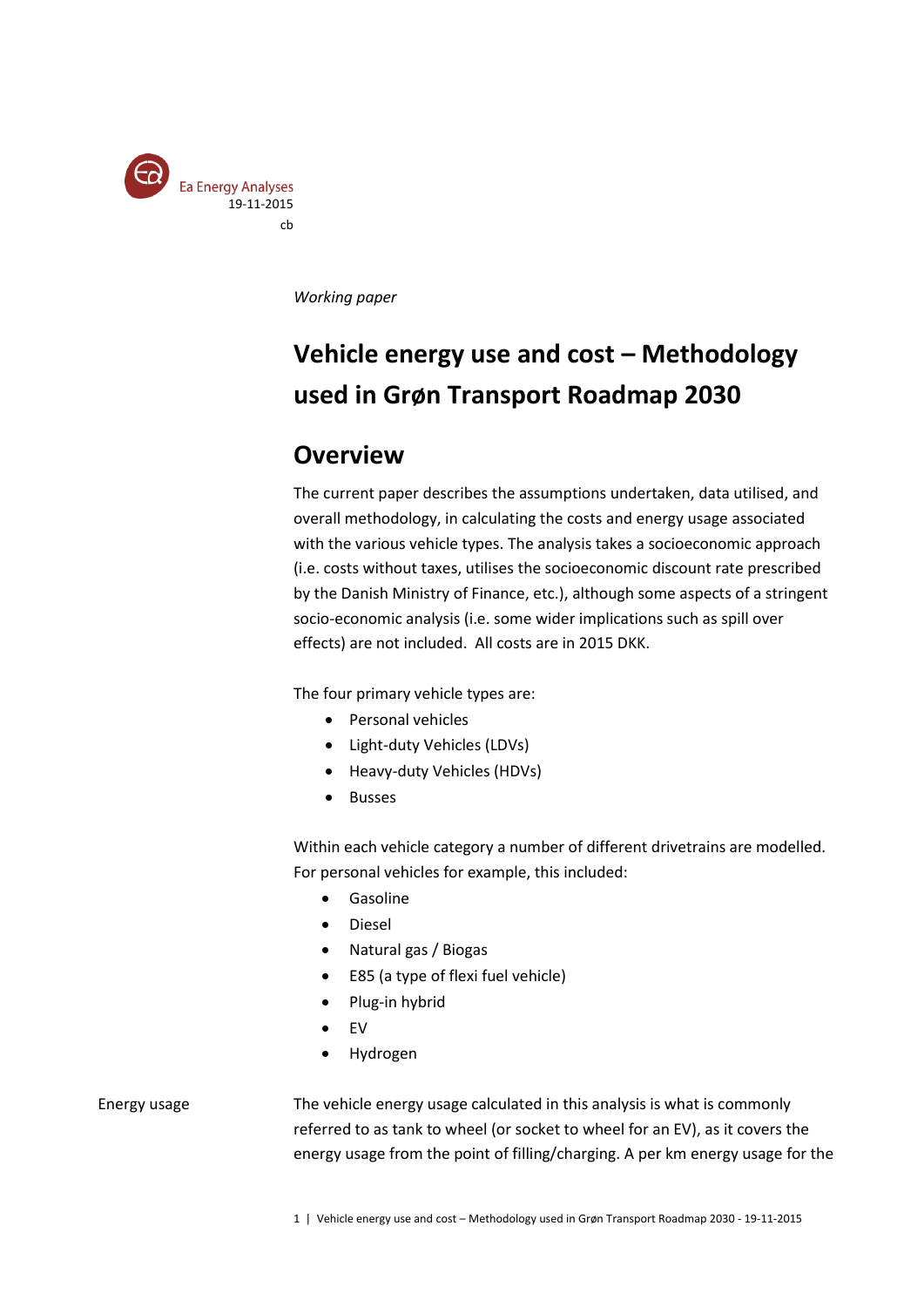years 2015 through to 2050 was calculated for each drivetrain type in the four vehicle categories outlined above. This per km figure was based on assumptions regarding developments in vehicle weights, engine and drivetrain efficiencies, battery density, hybridisation, etc.

In terms of the economics, a per km transport cost was calculated for each of the drivetrains and fuel types investigated. The main categories of costs were the upfront vehicle cost (with and without battery), operations and maintenance of the vehicle, fuel prices, and externality costs. The latter categories two are covered in other working papers, so the current paper will only describe the upfront and O&M costs. In calculating these, other important variables included the km driven per year, lifetime of the vehicle and battery, and interest rate. All of the costs in the analysis were compiled without taxes. **Economics** 

For personal vehicles, as a starting point the analysis 'created' a standard car similar to a 2015 Volkswagen Golf for each vehicle drivetrain type. This particular model was selected as it is widely produced vehicle, and is available in gasoline, diesel, CNG, Multi-fuel, and EV versions. As such, it was possible to find data related to energy use, weight, and cost, depending on the drivetrain, and thereby create a standard vehicle for comparison across drivetrain types. Standard car vs. fleet average car

> However, when modelling the energy use in the PETRA model, which models energy use for the entire fleet of vehicles, it is necessary to have a vehicle that represents the fleet average. In terms of model year, PETRA takes into account that newer vehicles use less energy, and continually become less efficient as they age. As such, having new vehicle efficiencies upon which to base energy consumption is appropriate. However, it is also important that the modelled vehicle represents the average weight of new vehicles for each drivetrain. In Denmark for example, the average diesel vehicle on the roads is heavier than the Volkswagen Golf, and the average gasoline vehicle is considerably lighter. Therefore, it was necessary to adjust the weight and cost of various vehicle drivetrains accordingly so they match the averages found in Denmark today.

# **Drivetrains in focus**

There are four major types of drivetrains that are covered in the analysis:

 The conventional internal combustion engine (ICE), which utilises gasoline, diesel, bioethanol, and biodiesel. Within this analysis this category also includes combustion engines utilising natural gas and/or

2 | Vehicle energy use and cost – Methodology used in Grøn Transport Roadmap 2030 - 19-11-2015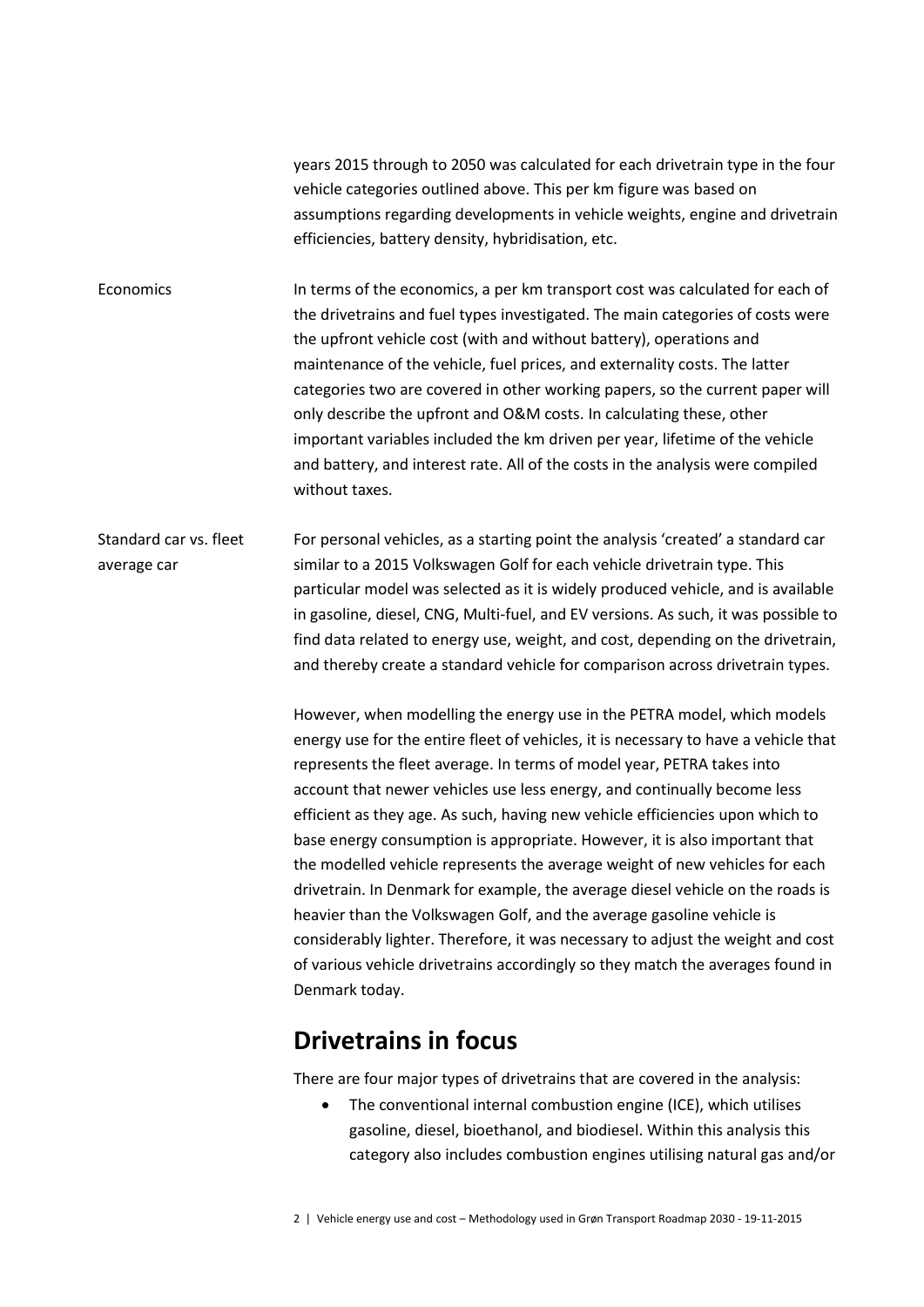biogas as well as parallel hybrid technologies. In parallel hybrids the primary mover is the ICE, however there is also an electric motor coupled to the transmission that makes the overall efficiency of the vehicle higher, and in some models allows for full electric drive for very low speeds and/or short distances.

- Battery electric vehicles (BEVs or EVs) are powered by an electric motor and have a battery as energy carrier.
- Plug-in hybrids (PHEV) in this analysis exclusively entail series hybrids, that is vehicles that are powered by an electric motor, and although they also carry an ICE, it is solely utilised as a generator to produce electricity when the battery is low. These vehicles are essentially EVs with a smaller battery, and an ICE that acts as a range extender. As such, they differ from their parallel hybrid counterparts in that driving distances less than 40-60 km can typically be covered by electricity alone.
- Fuel cell electric vehicles (FCEVs) or hydrogen vehicles (HEVs) are also driven by an electric motor and contain a battery, although the battery is much smaller than in the EV. In addition they have hydrogen fuel cell stacks and a hydrogen tank.



The four main types of drivetrains are depicted below i[n Figure 1.](#page-2-0)

<span id="page-2-0"></span>*Figure 1: The four primary drivetrain types that are the focus of this study. (McKinsey & Company, 2010)*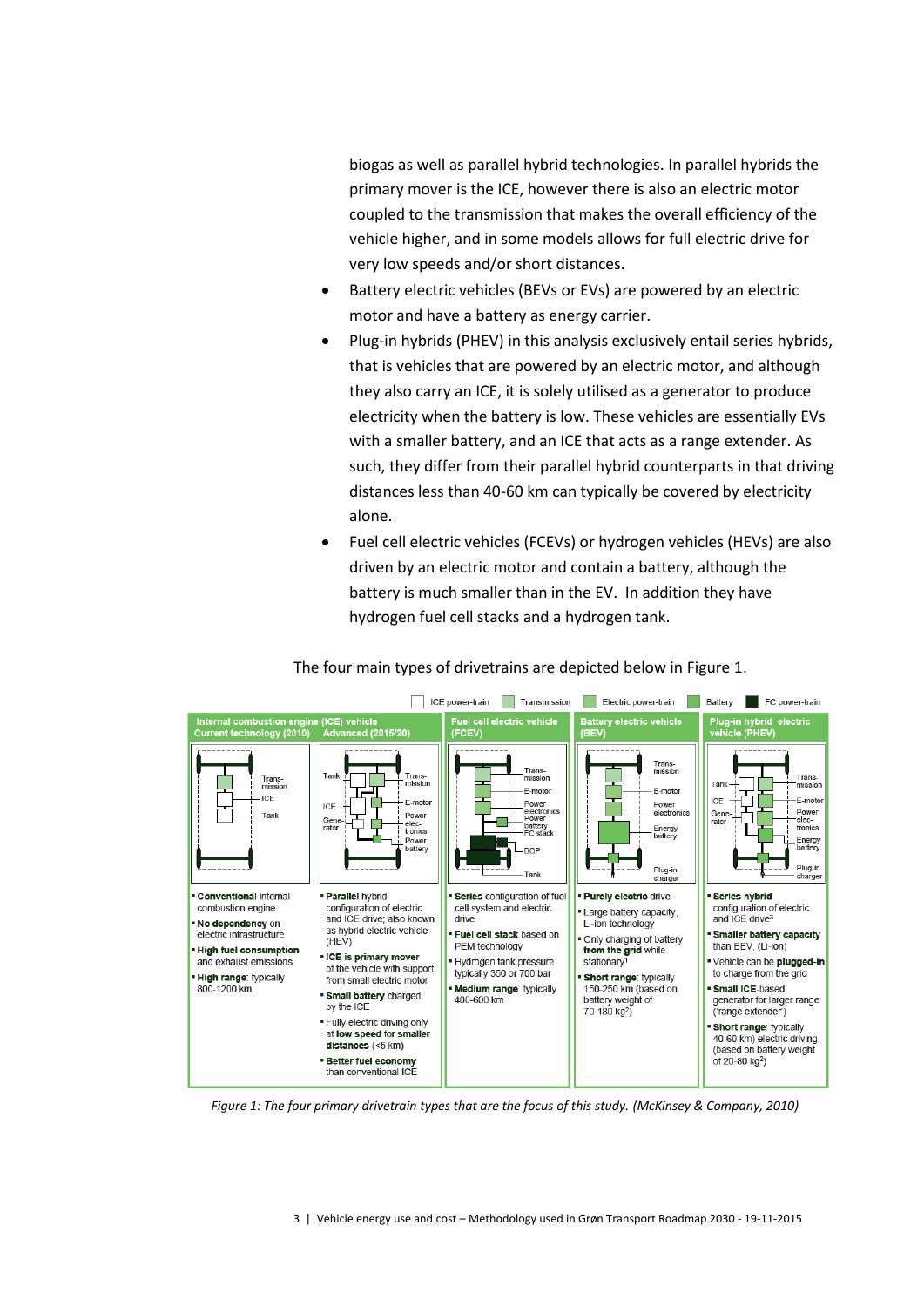### **Energy usage**

### To calculate the 'real world' energy usage for each drivetrain in each vehicle category (as opposed to that stated by vehicle manufactures), the analysis started by estimating the amount of energy required to move a standard sized vehicle 1 km, regardless of the drivetrain type. This was divided into energy related to the vehicle's weight (i.e. overcoming rolling resistance, providing acceleration), and energy not related to the vehicle's weight (i.e. lighting, heating/cooling, etc.). For personal vehicles, various studies indicate that ca. 70% of the energy required to propel a vehicle is directly attributed to the vehicle weight (Transport & Environment, 2008), (Lutsey & German, 2010), and therefore as a vehicle increases/ decreases in weight, it is possible to determine the reduction/addition in energy required to propel the vehicle. Where applicable, energy returned to the vehicle from regenerative braking was then subtracted. Real world energy usage

Having determined the required energy to propel the vehicle regardless of the drivetrain type, this figure was then combined with the vehicle and drivetrain efficiency to determine the required energy usage per km. For the EV and PHEV, this includes any charger or battery losses. Vehicle efficiency

#### **Personal vehicles**

#### Vehicle weight

As was indicated above, the weight of a vehicle is a vital factor for car manufactures when they look to reduce energy and  $CO<sub>2</sub>$  emissions. Current average Danish vehicle fleet weights were based on preliminary 2014 data from the European Environment Agency (EEA, 2015) as displayed in [Table 1.](#page-3-0)

| Car type        | Sold in EU     | % of EU<br>total | Av. mass<br>EU (kg) | Sold in<br><b>DK</b> | % of DKK<br>total | Av. mass<br>DK (kg) |
|-----------------|----------------|------------------|---------------------|----------------------|-------------------|---------------------|
| Diesel          | 6,646,953      | 53.0%            | 1,520               | 59,482               | 31.7%             | 1,475               |
| Diesel-Electric | 7,383          | 0.1%             | 1,892               | 5                    | 0.0%              | 1,841               |
| E85             | 3,326          | 0.0%             | 1,434               |                      | 0.0%              |                     |
| Electric        | 38,028         | 0.3%             | 1,510               | $973*$               | 0.5%              | 1,428               |
| Hydrogen        | $\overline{7}$ | 0.0%             | 1,921               | $\mathbf{1}$         | 0.0%              | 1,921               |
| <b>LPG</b>      | 142,680        | 1.1%             | 1,207               | ٠                    | 0.0%              |                     |
| NG              | 91,302         | 0.7%             | 1,290               | 28                   | 0.0%              | 1,153               |
| Petrol          | 5,558,685      | 44.3%            | 1,210               | 127,051              | 67.7%             | 1,096               |
| Petrol-electric | 61,094         | 0.5%             | 1,556               | 77                   | 0.0%              | 1,406               |
| Total           | 12,549,481     |                  | 1,377               | 187,617              |                   | 1,218               |

<span id="page-3-0"></span>Table 1: New car sales for the EU and Denmark in 2014, along with average weights for each *vehicle type. Some vehicle categories with sales volumes under 0.0% have been omitted. (EEA, 2015). \*Please note that the figures from the Danish Electric Vehicle Alliance are higher, as they reported EV sales figures of 1,575 for 2014 (Dansk Elbil Alliance, 2015).*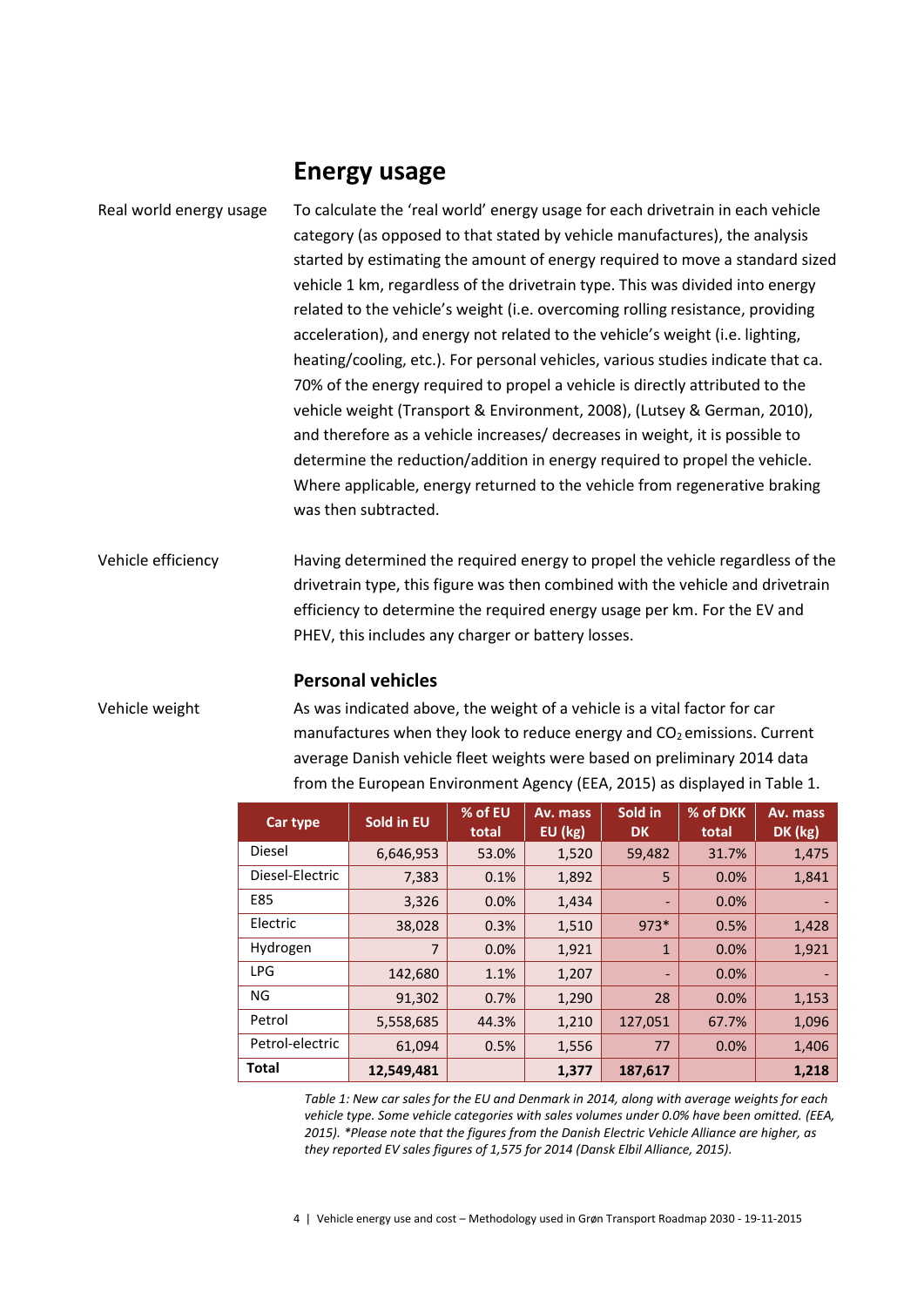The weights given above are for a new vehicle 'in running order'<sup>1</sup>, and are therefore a somewhat lighter than vehicles used on Danish roads on a daily basis.

In modelling vehicle weights in the future, all vehicle types (without battery where applicable) start with weights relative to a normal gasoline vehicle today, and adjustments to this variable are made based on assumptions regarding how the individual vehicle type will evolve going forward.<sup>2</sup>

|                         | Greater number of gasoline vehicles in Denmark                                 |
|-------------------------|--------------------------------------------------------------------------------|
|                         | In looking at Table 1 it is interesting to note the differences in both the    |
|                         | size and composition of new car sales in Denmark as compared to the            |
|                         | EU. While 53% of new vehicles in the EU in 2014 were diesel, this was          |
|                         | less than 32% for Denmark. In terms of vehicle weight, the average new         |
|                         | diesel vehicle sold in Denmark was roughly 3% lighter than the EU              |
|                         | average, whereas for gasoline this figure is over 10%. One of the              |
|                         | primary reasons for this is the current Danish registration tax, which         |
|                         | provides a strong incentive to purchase small inexpensive vehicles.            |
|                         | Often referred to as 'mikrobiler' in Denmark, this includes vehicles such      |
|                         | as the Volkswagen UP or Toyota Aygo, which were the #1 and #4 most             |
|                         | sold vehicle in Denmark last year. In fact, in looking at a list of the top    |
|                         | 30 passenger vehicles sold in 2014 (which accounted for over 110,000           |
|                         | vehicles, or nearly 60% of new vehicles sales), these mikrobiler stood         |
|                         | for over half. (De Danske Bilimportører, 2015).                                |
|                         |                                                                                |
| Energy usage related to | Based on a literature review and an interview with a transport expert in 2011, |
| vehicle weight          | it was determined that in 2012 it required roughly 100 Wh/kg to propel a new   |
|                         | 1350 kg standard vehicle (i.e. regardless of drivetrain type) one km given a   |
|                         | standard European test cycle (Kaj, 2011). Vehicle manufactures are under       |
|                         |                                                                                |

constant pressure to reduce  $CO<sub>2</sub>$  emissions (thereby energy usage), and improvements in for example aerodynamics (drag) and tyres (rolling resistance), are anticipated to bring this figure of 100 Wh/kg down in the future. In the current study this figure is estimated to fall to 88 Wh/kg in 2030.

In addition to the weight related energy usage, it was estimated that on average a new standard sized vehicle would require roughly 25 Wh/km in Energy usage to power accessories

 $\overline{a}$ 

<sup>1</sup> According to regulation (EC) No 443/2009, means "The mass of the car with bodywork, coolant, oils, fuel, spare wheel, tools, and driver as stated in the certificate of conformity and defined in Section 2.6 of Annex I to Directive 2007/46/EC. (EEA, 2014)

<sup>&</sup>lt;sup>2</sup> For example, an average Danish gasoline vehicle today weighs roughly 1100 kg, while an average diesel is roughly 1475 kg. Diesel vehicles thus weigh 1.35 more than gasoline vehicles today. Such a factor was calculated for each vehicle type and adjusted towards 2050. It is for example assumed that diesel vehicles will see this ratio fall by 2050 as diesel and gasoline vehicles become more similar. Hydrogen vehicles also see a slight decrease in this ratio as technology advancements make them lighter than today.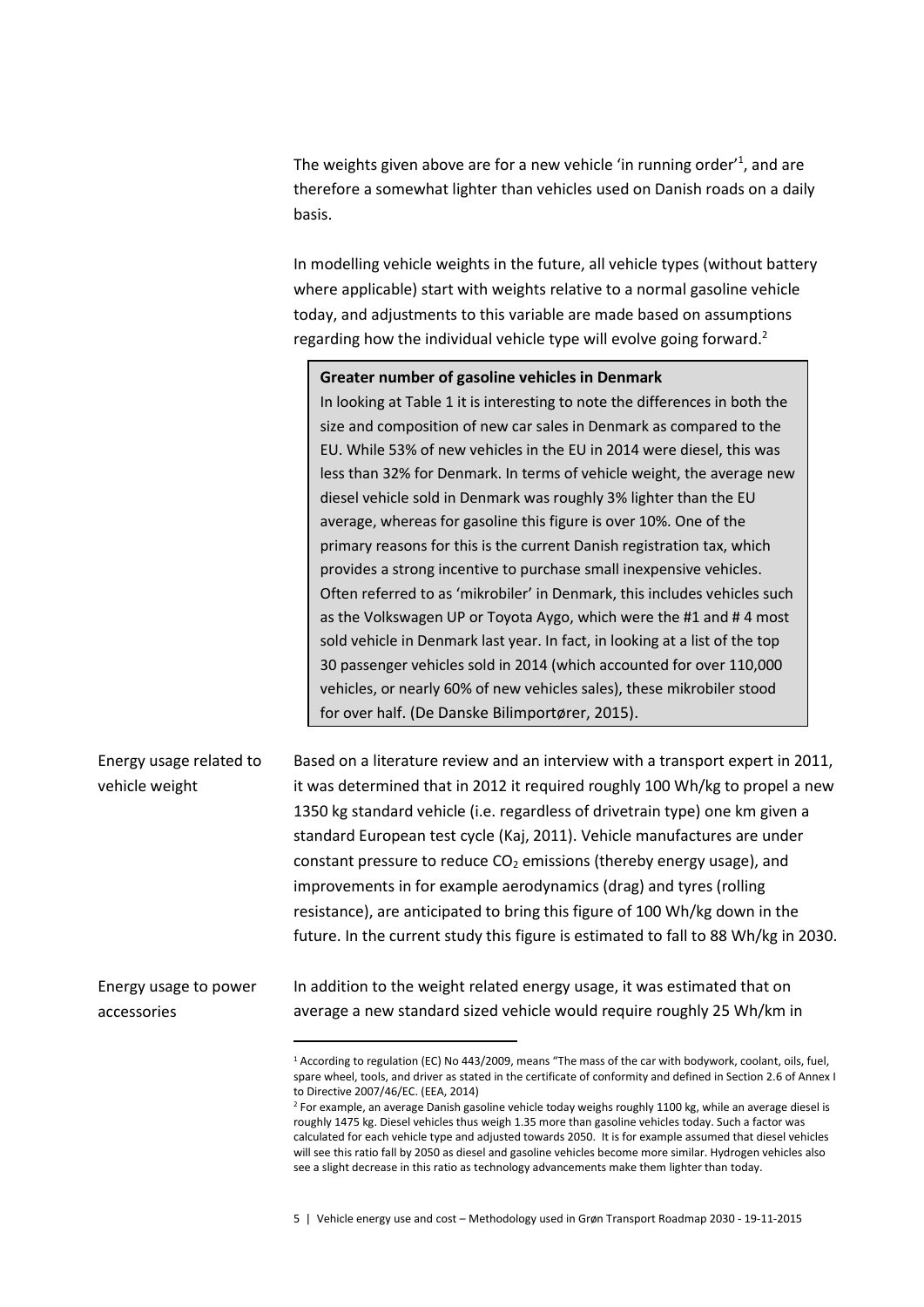order to power accessories not related to the vehicle weight (i.e. heating/cooling, music, lights, wipers, etc.). Contrary to the weight related energy usage, due to an ever increasing number of electricity using gadgets (GPS, IPhone chargers, cameras, touch screens, etc.), the modelling has only assumed a slight fall in this 25 Wh/km figure going forward.

While the above two parameters are unchanged in the modelling regardless of drivetrain type, the efficiency of the overall drivetrain varies significantly between vehicle types. Drivetrain efficiency in this regard is essentially the % of energy from the fuel tank/battery that is delivered to the wheels of the vehicle, and therefore comprises losses associated with the motor, transmission, battery, etc. Based on an extensive literature review, initial estimates for drivetrain efficiencies were made. These efficiencies were then calibrated according to figures for new vehicle  $CO<sub>2</sub>$  emissions in 2012. At that time there was a growing recognition that real-world emissions were considerably higher than those published by car manufacturers, but the exact extent of this discrepancy was difficult to ascertain. Based on a 2012 study (see figure below) that showed a growing gap when comparing real-world and official CO<sup>2</sup> testing in Germany, it was determined to adjust the 2012 manufacturer results upwards with a 25% 'reality factor'. Drivetrain efficiencies



*Figure 2: Comparison of average real world and official test results for Germany (derived from Mock et al, 2012). (Transport and Environment, 2013).*

With the given vehicle weights, assumed energy usage per km regardless of drivetrain type, and adjusted real world energy usage for new vehicles it was possible to fine-tune the assumed vehicle efficiencies for each drivetrain type.

The last energy component is the energy that can be captured via regenerative braking. There are numerous forms of 'brake energy Regenerative braking

6 | Vehicle energy use and cost – Methodology used in Grøn Transport Roadmap 2030 - 19-11-2015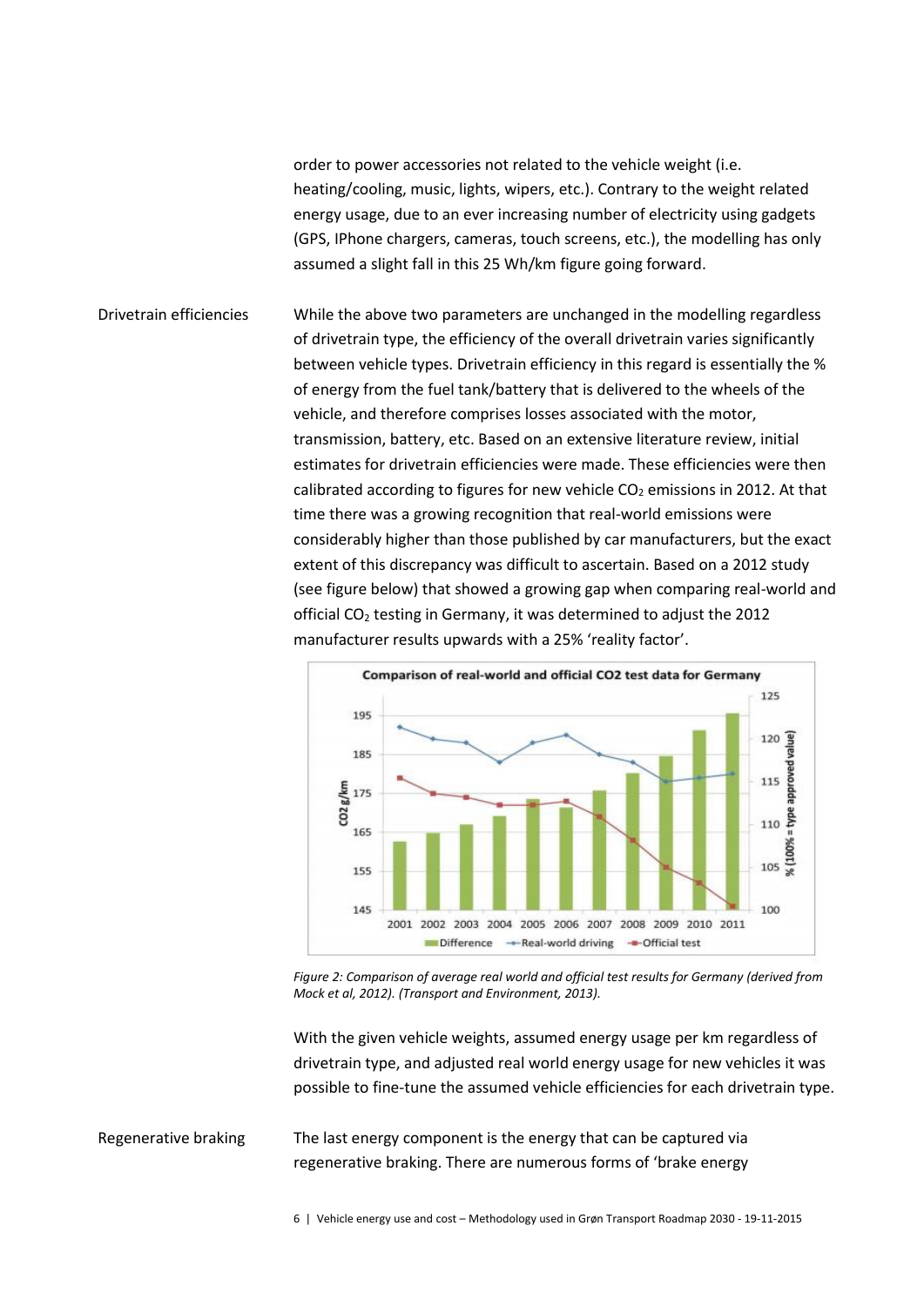recuperation strategy systems', with varying levels of complexity, cost and effectiveness, but simply speaking, regenerative braking allows vehicles to recover kinetic energy as the vehicle slows. Generally speaking regenerative braking involves an electric motor that acts as a generator when the brakes are applied, and this electric energy is then stored in a battery or capacitor for later use. (Automotive IQ, 2011). As a general rule, the larger the electric motor and battery, the larger amount of energy that can be re-captured. As such, the amount that can be captured is greatest for EVs, followed by PHEVs, hydrogen vehicles, and finally conventional vehicles. The majority of conventional vehicles today do not employ regenerative braking, but many hybrid vehicles do, and it is assumed that with a growing degree of hybridisation in the years ahead, the number of conventional vehicles that will utilise this technology will continue to grow.

#### **Total energy use for personal vehicles**

The table below displays the vehicle weights, drivetrain efficiencies, and resulting energy usage for new vehicles in 2015 and 2030. Figures are for the average size of new vehicles for each category. For example, the average new Danish gasoline vehicle sold today is considerably lighter than the average new diesel vehicle.

| Car type        |      | Weight (kg) |      | <b>Energy use</b><br>attributable<br>to car<br>weight<br>(Wh/km) |          | <b>Energy from</b><br>regenerative<br><b>braking</b><br>(Wh/km) |      | <b>Overall</b><br>efficiency<br>(%) |      | <b>Energy use</b><br>(MJ/km) |          | CO <sub>2</sub><br>(g/km) | Range (km) |      |
|-----------------|------|-------------|------|------------------------------------------------------------------|----------|-----------------------------------------------------------------|------|-------------------------------------|------|------------------------------|----------|---------------------------|------------|------|
|                 | 2015 | 2030        | 2015 | 2030                                                             | 2015     | 2030                                                            | 2015 | 2030                                | 2015 | 2030                         | 2015     | 2030                      | 2015       | 2030 |
| Gasoline*       | 1100 | 1020        | 84   | 73                                                               | $\Omega$ | 3                                                               | 20   | 26                                  | 1.9  | 1.3                          | 137      | 86                        | 890        | 940  |
| Diesel*         | 1460 | 1290        | 103  | 85                                                               | $\Omega$ | 3                                                               | 24   | 27                                  | 1.9  | 1.4                          | 133      | 97                        | 990        | 970  |
| Natural gas     | 1300 | 1190        | 94   | 81                                                               | $\Omega$ | 3                                                               | 20   | 25                                  | 2.1  | 1.5                          | 121      | 84                        | 440        | 510  |
| E85*            | 1100 | 1020        | 84   | 73                                                               | $\Omega$ | 3                                                               | 21   | 27                                  | 1.9  | 1.3                          | 39       | 27                        | 680        | 750  |
| Plug-in hybrid* | 1380 | 1120        | 98   | 77                                                               | 6        | 8                                                               | 44   | 60                                  | 1.0  | 0.6                          | 40       | 16                        | 450        | 660  |
| EV              | 1400 | 1130        | 99   | 78                                                               | 8        | 10                                                              | 73   | 84                                  | 0.6  | 0.4                          | $\Omega$ | $\Omega$                  | 160        | 290  |
| $EV - large$    | 2090 | 1650        | 134  | 102                                                              | 10       | 12                                                              | 73   | 84                                  | 0.8  | 0.5                          | $\Omega$ | $\Omega$                  | 420        | 600  |
| Hydrogen        | 1870 | 1340        | 123  | 88                                                               | 5        | 6                                                               | 39   | 43                                  | 1.4  | 0.9                          | $\Omega$ | $\Omega$                  | 330        | 730  |

*Table 2: Personal vehicle weights, efficiencies and resulting energy use per km for the selected drivetrains in the study. Please note that the figures are for the average size of new vehicles for each category. The column 'overall efficiency' takes into consideration energy from regenerative braking, battery and charger losses for vehicles with batteries, as well as the assumed amount of km that will be driven based on electricity/gasoline for plug-in hybrids. \*Includes biofuel blends.*

Towards 2030 it is assumed that gasoline vehicles will continue to get lighter, but not to the same extent as diesel vehicles, which are likely to face greater difficulty in reducing their  $CO<sub>2</sub>$  emissions via improvements in engine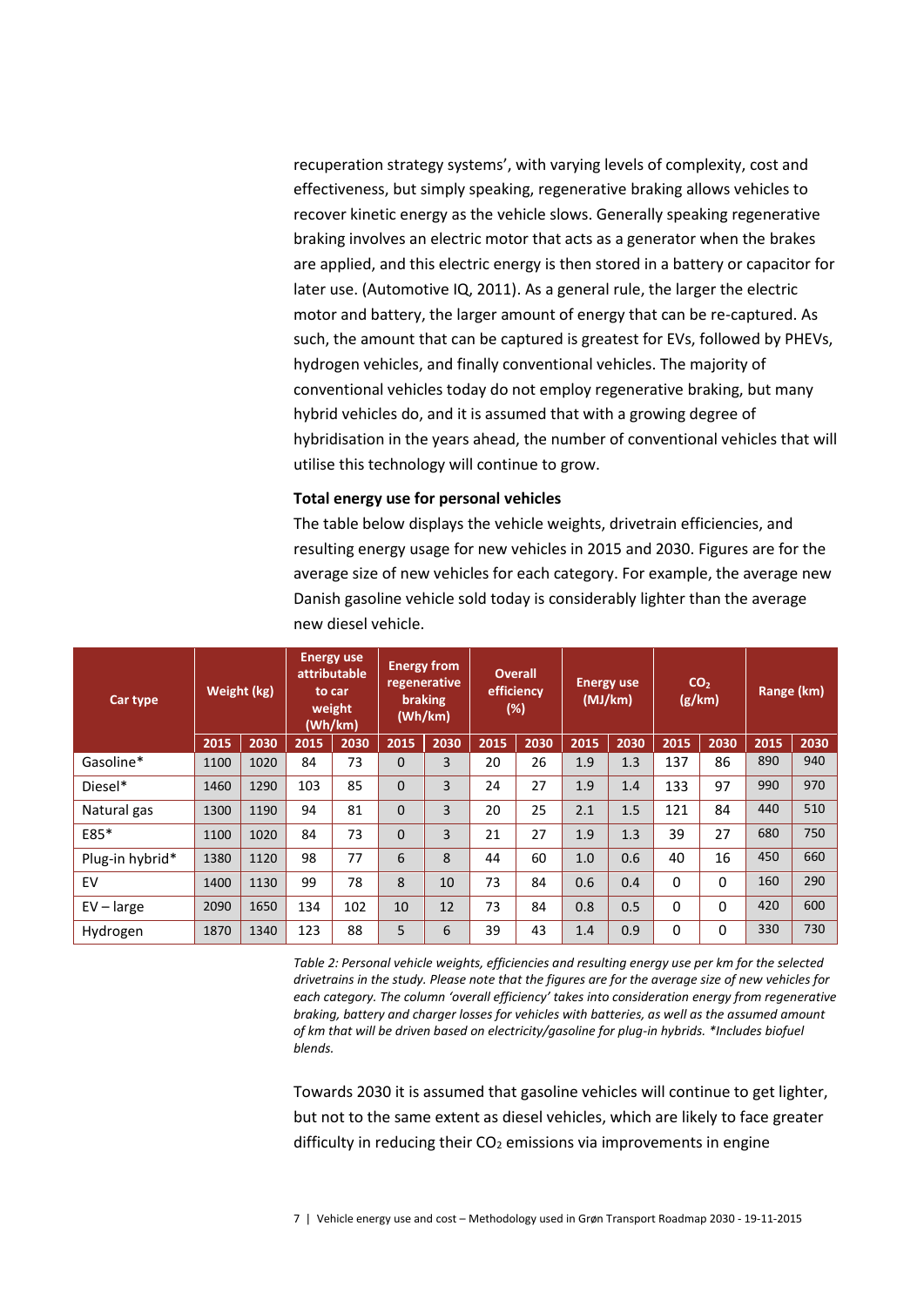efficiency alone. One example of this is the recent VW scandal, which, amongst other things, has highlighted the fact that for passenger diesel vehicles there is often a trade-off between fuel economy and NO<sup>x</sup> reduction (Bredsdorff, 2015). For ICE vehicles it is assumed that a greater degree of hybridisation will take place, particularly for gasoline vehicles, which will result in gasoline vehicles achieving a similar overall efficiency by 2030.<sup>3</sup>

#### **Additional considerations and notes**

### Gap between manufacture CO₂ tests and real-world driving

The issue regarding the discrepancy between real world energy use and that reported from manufacture tests has garnered increased attention since 2012 (and will likely receive even more attention in the wake of the Volkswagen scandal in September of 2015). A number of recent reports have indicated that this gap is likely now between 35-45%, deepening on the vehicle size, manufacturer, and owner type (see below).



*Figure 3: The gap between official fuel economy and CO₂ tests and real-world driving 2014 (derived from ICCT, 2015) (Transport & Environment, 2015)*

The above figure indicates that the 25% upwards adjustment made to 2012 figures may have been on the conservative side (as the 2012 figure now appears to have been over 30%), and that any future calibrations should likely use a value of roughly 40%. Other recent reports (ICCT, 2015) have indicated that there are variances in this 'reality factor' according to vehicle segment and drivetrain type (amongst others), and any future 'recalibrating' of the modelling should therefore strongly consider taking this into consideration.

From individual tech model to PETRA model

 $\overline{\phantom{a}}$ 

After the modelled figures based on a 25% increase (which in retrospect should likely have been 30-35%) for new vehicle energy use from the

<sup>&</sup>lt;sup>3</sup> For a more extensive discussion of the degree of hybridisation for conventional vehicle types, their costs, and the additional costs associated with implementing them on diesel vehicles, please see the interview notes with FDM.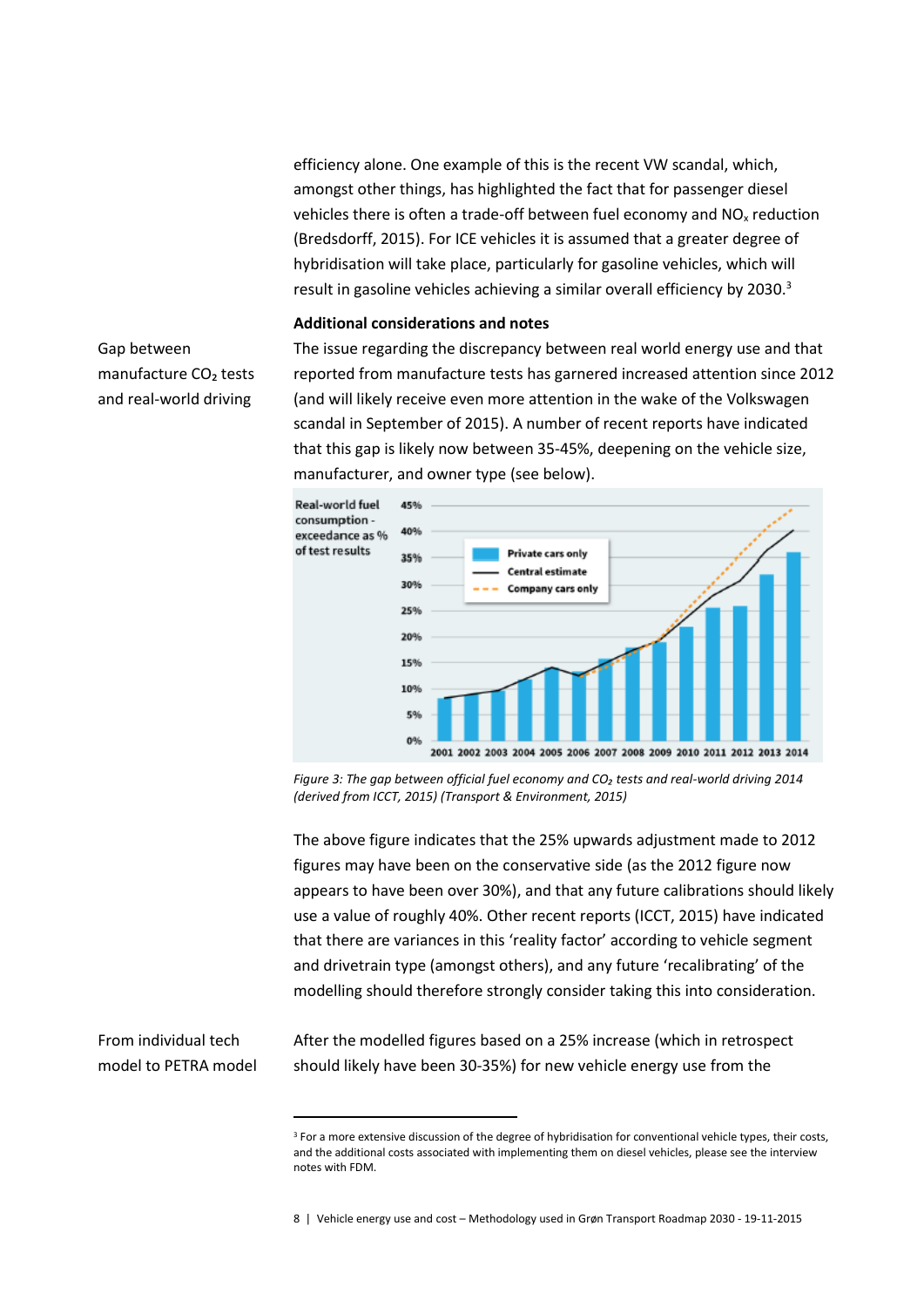individual technology model were transferred to the PETRA model (which calculates the fleet energy use), the fleet energy use resulted in a lower total energy usage than reported in Danmarks Statistik. In order to eliminate this discrepancy, each vehicle was deemed to use 10% more energy. Given that the initial new vehicle correlation assumed a gap of 25% in 2012, but it has later been deemed to be over 30% on average (and even higher for smaller vehicle segments), this additional 10% energy use applied in PETRA seems quite reasonable.

As batteries become cheaper and increase in battery density it is assumed that they will increase in capacity (kWh), thereby increasing the vehicle range, which is currently a limiting factor for EVs in particular. The energy density of the battery cells alone are assumed to increase from roughly 140 Wh/kg in 2015 to 250 Wh/kg in 2030. These figures were arrived at in collaboration with Dansk Energi (Dansk Energi, 2015), and relied on a number of sources including the US Department of Energy (DOE, 2015), EIA, IEA (IEA, 2012), Bloomberg (Bloomberg, 2015) and McKinsey (ARF & McKinsey, 2014). EV and Plug-in Hybrid battery characteristics

> It is worth noting that in calculating the range of EV and Plug-in Hybrid vehicles it was assumed that 85% and 75% of the battery capacity was available for EVs and Plug-in Hybrids respectively. This is due to the fact that the entire battery capacity is not made available for discharge, thus improving the performance and lifetime of the battery. The portion of the battery that is available for discharge is often referred to as the depth of discharge (DOD) window. This window is lower for Plug-in hybrids than EVs as a higher power to energy ratio in these vehicles makes the power requirement more difficult to meet at low states of charge. (Element Energy, 2012).

#### **Light-duty Vehicles**

For the most part, Light-duty vehicles (LDVs) in Denmark have similar drivetrains to that of personal vehicles, but are larger, heavier, and drive more km per year. As such, the energy usage for LDVs was modelled in a similar fashion to personal vehicles and the same figures were used for drivetrain efficiencies and energy usage related to accessories, from regenerative braking, and vehicle weight (i.e. 70% of the energy required to propel a vehicle is directly attributed to the vehicle weight).

To determine the average running weight of LDVs, initial estimates where made regarding their: weight without load, maximum carrying capacity, and % of this maximum that was utilised (in terms of weight). According to the EU Commission, the average weight without load for LDVs in the EU is 1,835 kg, Vehicle weight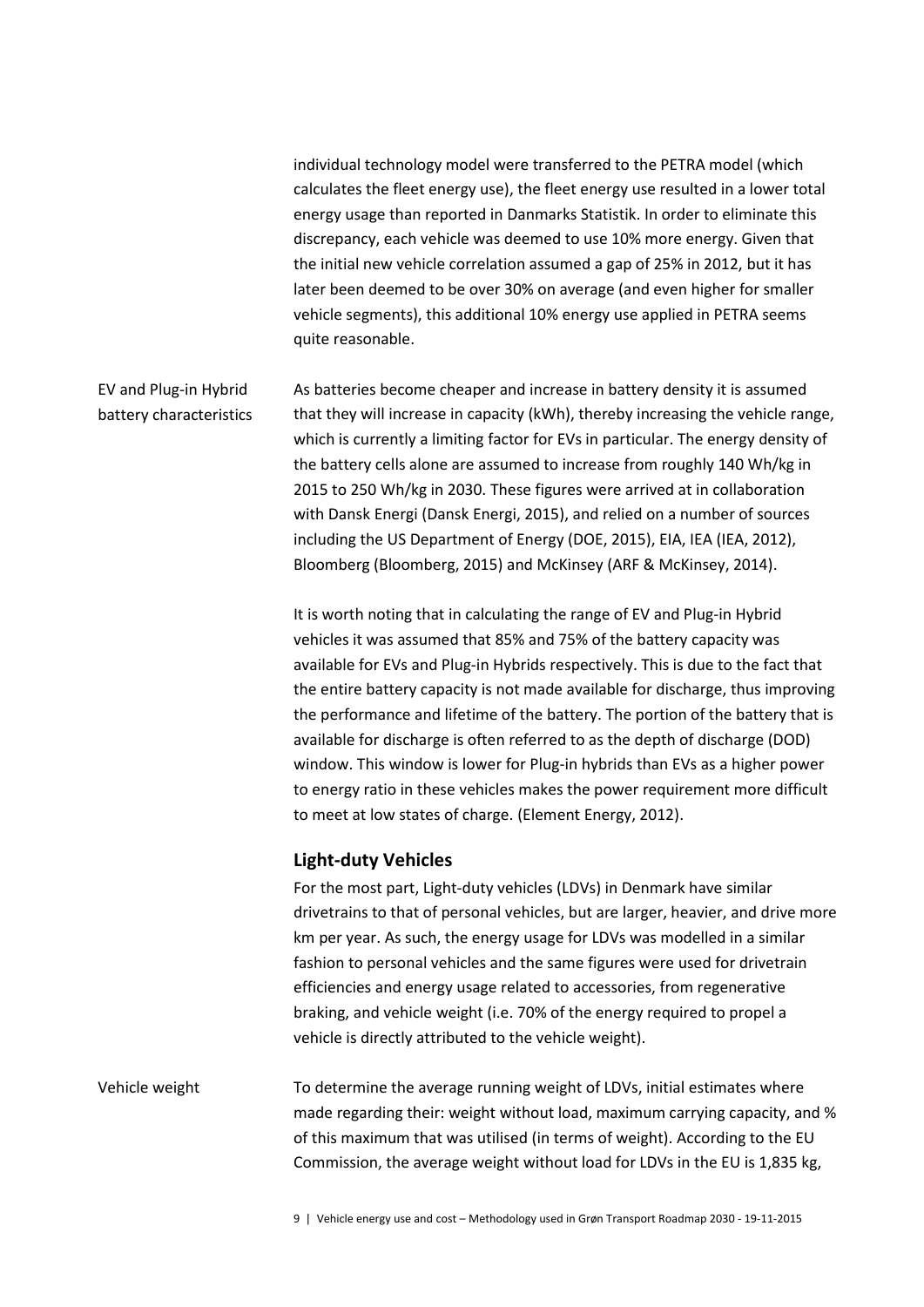while the maximum gross weight is 3,500 kg (ICCT, 2004). However, in Denmark the LDV category also contains larger vehicles than those in the EU Commission category. As such, the figures for Demark were estimated to be roughly 2,200 kg and 5,000 kg respectively. Lastly, it was estimated that on average, 50% of the maximum load is utilised (including when driving empty). Transport experts at the initial workshop indicated that for goods and heavy transport the focus is on decreasing the amount of energy per tonne of goods transported (Larsson, 2015). It has been assumed that this will likely be the case for LDVs as well, and therefore the modelling has assumed that the average LDV weight and maximum gross weight will only increase very slightly towards 2030, whereas the utilisation rate will increase to 55%.

Iterative process via comparison with historic fleet data

The actual average running weight of LDVs is highly dependent on the average weight of the load carried by the LDV vehicle fleet, a figure that is difficult to accurately pinpoint. Therefore, the methodology used involved an iterative process where the modelled energy use for a new diesel LDV was compared to the historical diesel LDV energy usage. It was possible to do so because past figures indicate that a new LDV is roughly 5% more efficient than the fleet average. The resulting energy usage for a modelled new LDV diesel, the modelled LDV diesel fleet usage, as well as the historic LDV diesel fleet usage are displayed in [Figure 4.](#page-9-0)



<span id="page-9-0"></span>*Figure 4: Historic energy usage for the Danish LDV diesel fleet, along with modelled energy usage for new diesel LDVs and the LDV diesel fleet.*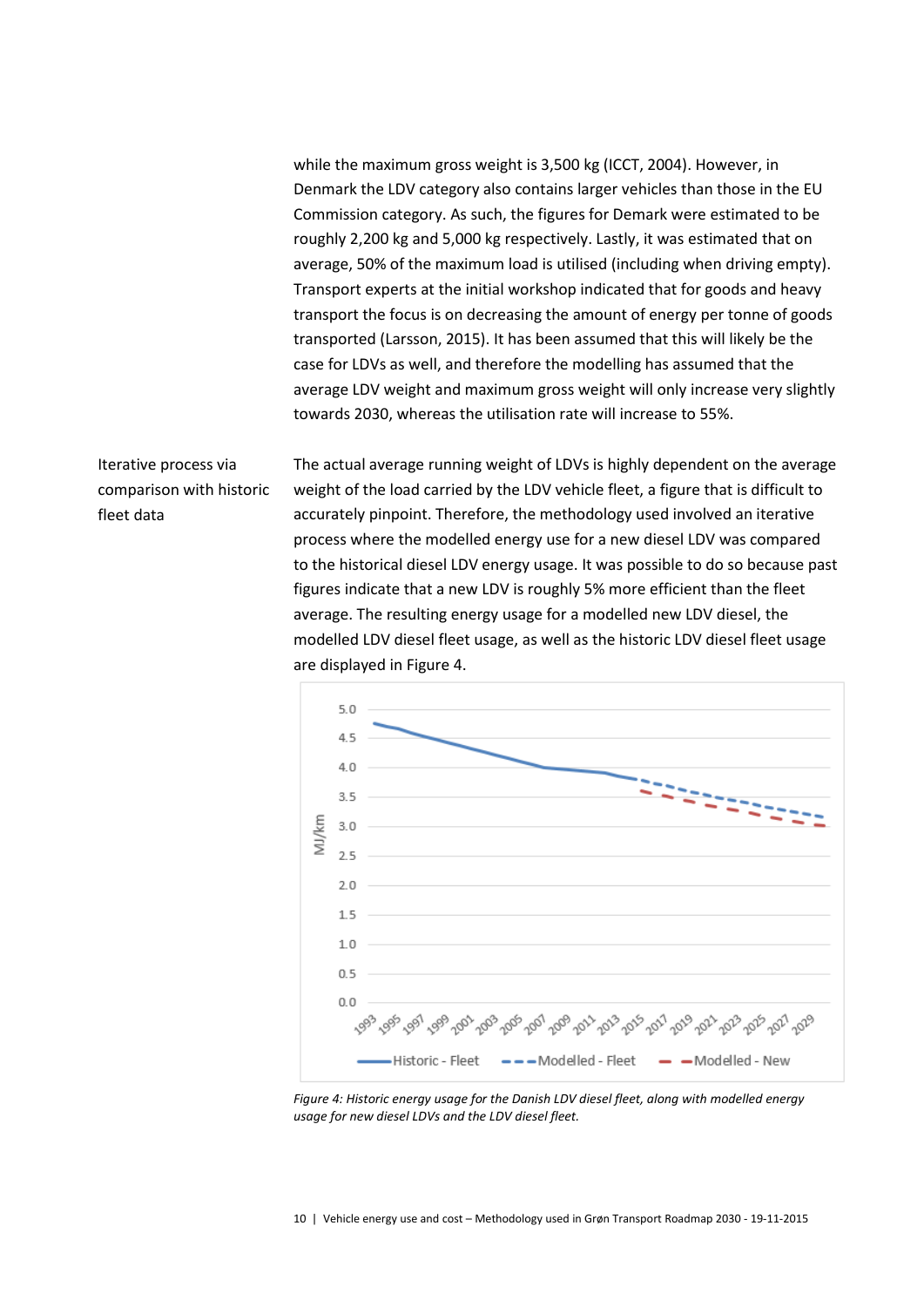#### **Total energy use for LDVs**

The table below displays the vehicle weights, drivetrain efficiencies, and resulting energy usage for new LDVs in 2015 and 2030. Figures are for the average size of new vehicles for each category, but unlike those for passenger vehicles, there is not a large variance between drivetrain types.

| Car type        |       | Average<br>running weight<br>(kg) |      | <b>Energy use</b><br>attributable<br>to car weight<br>(Wh/km) |              | <b>Energy from</b><br>regenerative<br>braking<br>(Wh/km) |      | <b>Overall</b><br>efficiency (%) | <b>Energy use</b><br>(MJ/km) |      |      | CO <sub>2</sub><br>(g/km) |
|-----------------|-------|-----------------------------------|------|---------------------------------------------------------------|--------------|----------------------------------------------------------|------|----------------------------------|------------------------------|------|------|---------------------------|
|                 | 2015  | 2030                              | 2015 | 2030                                                          | 2015         | 2030                                                     | 2015 | 2030                             | 2015                         | 2030 | 2015 | 2030                      |
| Gasoline*       | 3,650 | 3,790                             | 212  | 199                                                           | $\mathbf{1}$ | 7                                                        | 20   | 26                               | 4.2                          | 3.0  | 298  | 198                       |
| Diesel*         | 3,690 | 3,830                             | 214  | 201                                                           | $\mathbf{1}$ | 7                                                        | 24   | 27                               | 3.6                          | 3.0  | 250  | 200                       |
| Natural gas     | 3,760 | 3,900                             | 218  | 204                                                           | $\mathbf{1}$ | 7                                                        | 20   | 25                               | 4.4                          | 3.2  | 247  | 184                       |
| E85*            | 3,650 | 3,790                             | 212  | 199                                                           | $\mathbf{1}$ | 7                                                        | 21   | 27                               | 4.1                          | 2.9  | 86   | 62                        |
| Plug-in hybrid* | 3,864 | 3,930                             | 223  | 206                                                           | 12           | 17                                                       | 44   | 60                               | 2.0                          | 1.4  | 81   | 37                        |
| EV              | 4,020 | 4,070                             | 231  | 212                                                           | 17           | 23                                                       | 73   | 84                               | 1.3                          | 1.0  | 0    | $\Omega$                  |

*Table 3: LDV weights, efficiencies and resulting energy use per km for the selected drivetrains. The column 'overall efficiency' takes into consideration energy from regenerative braking, battery and charger losses for vehicles with batteries, as well as the assumed amount of km that will be driven based on electricity/gasoline for plug-in hybrids. \*Includes biofuel blends.*

#### **Heavy-duty Vehicles**

The methodology for calculating the energy use from Heavy-duty vehicles (HDVs) consisted of combining findings from Dansk Energi's report on future road transport (Dansk Energi, 2015), with adjustments that reflected the needs of this particular study. Dansk Energi utilised the same approach outlined above for personal vehicles and LDVs, namely calculating the energy required to propel a truck given a particular weight 1 km regardless of the drivetrain type, and then applying the engine and drivetrain efficiency to arrive at a total energy usage per drivetrain type.

Based on feedback with market actors and COWI's 2014 report on gas in heavy transport (COWI, 2014), Ea Energy Analysis made slight adjustments to the drivetrain efficiency assumptions utilised by Dansk Energi. It was assumed that diesel trucks had a drivetrain efficiency of 39% in 2015, growing to 43% by 2035, whereas the figures were 33% and 41% for natural gas. Adjustments in the 2030 figures were based on the COWI report, which found that there is significant improvement potential for natural gas motors (perhaps up to 15 percent points), and the current extra energy use when compared to diesel trucks (15-20%), could fall to roughly 4% in the future (COWI, 2014). Vehicle efficiencies

The other adjustment to the Dansk Energi findings was in relation to the vehicle weight. Ea Energy Analyses utilised Dansk Energi's figures for the Vehicle weight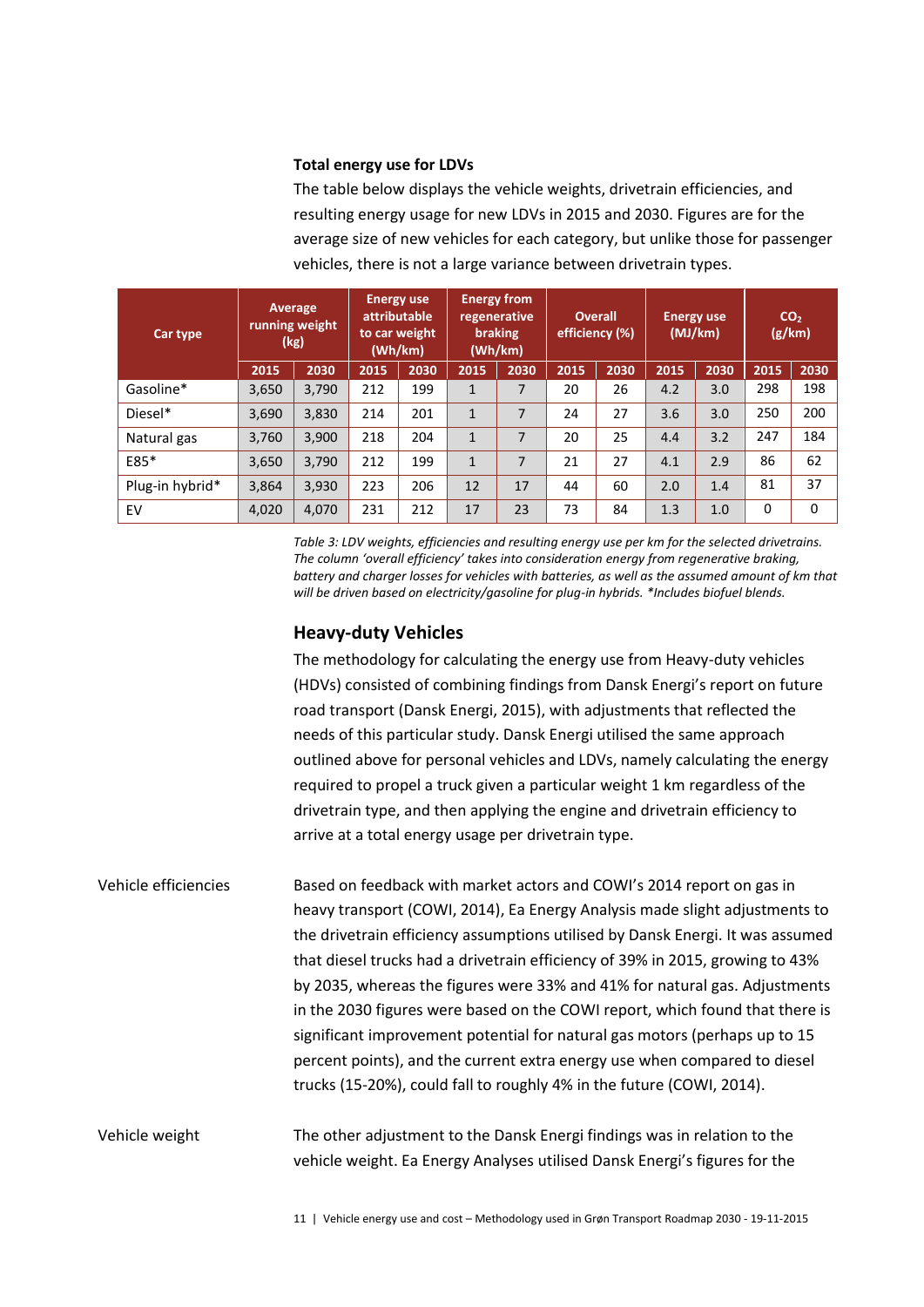vehicle weights without load (7,450 kg for diesel and 7850 kg for natural gas), and maximum total load (26,000 kg), but as was the case with LDVs, for trucks there was again made an assumption regarding the % of the maximum capacity that was utilised. Through the iterative process outlined below, this figure was assumed to be roughly 50% throughout the study period.

Iterative process via comparison with historic fleet data

Once again the modelled energy use for a new diesel HDV was compared to the historical diesel HDV energy usage. As HDVs have a shorter economic lifetime (assumed to be six years in this study), the energy efficiency of a new HDV is only roughly 2% higher than the fleet average. The energy usage for a modelled new HDV diesel, modelled new natural gas vehicle, modelled HDV diesel fleet usage, as well as the historic HDV diesel fleet usage are displayed below.



*Figure 5: Historic energy usage for the Danish HDV diesel fleet, along with modelled energy usage for new diesel and natural gas HDVs and a modelled HDV diesel fleet.* 

#### **Busses**

The methodology for calculating the energy use from busses was very similar to that of HDVs, as it utilised Dansk Energi's findings as a starting point, and once again made minor adjustments. Similar to the case for HDVs, the efficiencies of natural gas busses were adjusted in the same manner, and once again, an iterative estimate of the average utilisation of busses maximum carrying capacity was made. The resulting modelled energy usage for new diesel, natural gas, and electric buses is displayed in the figure below.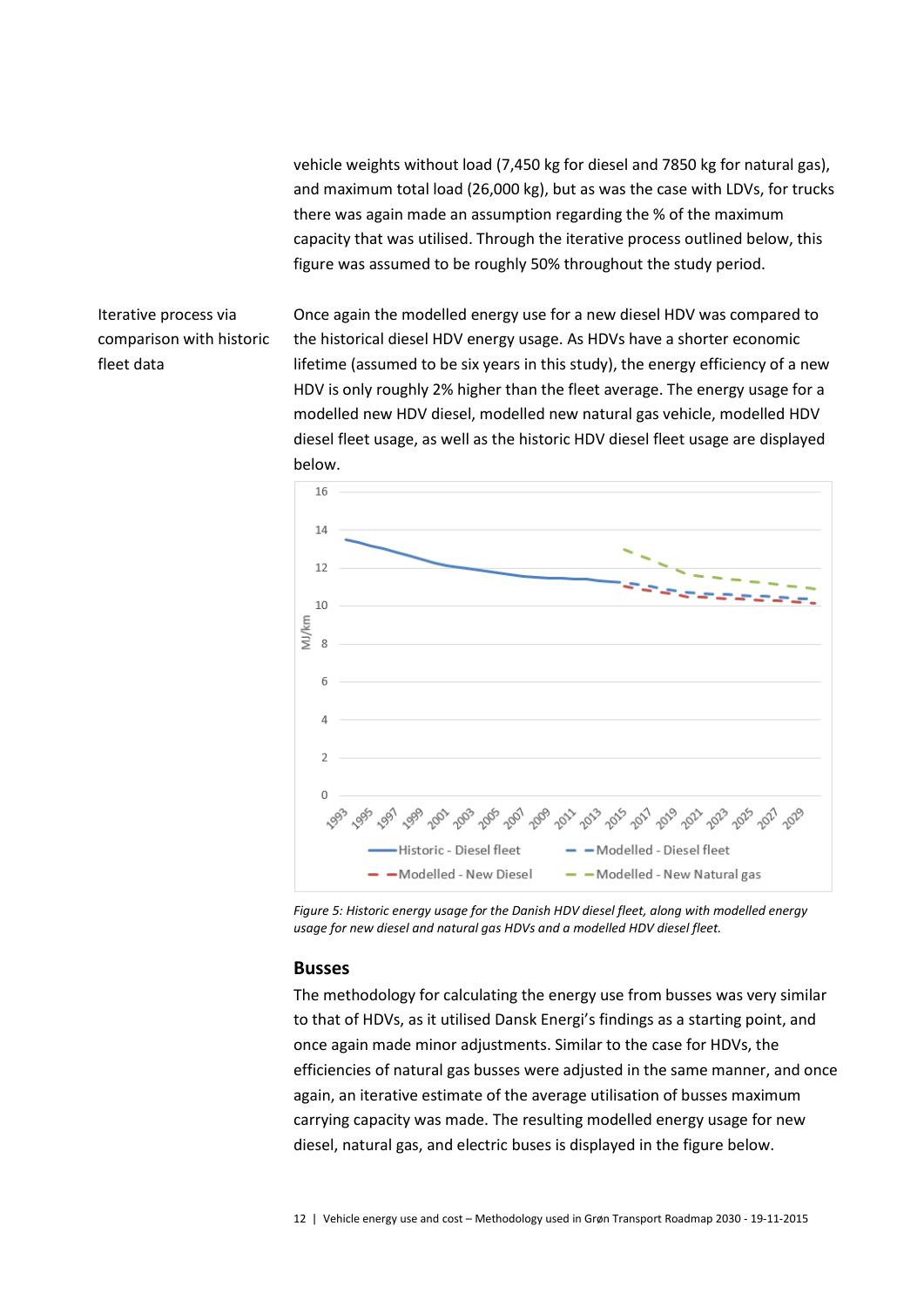

*Figure 6: Modelled energy usage for new natural gas, diesel and electric buses, along with that for the historic and modelled diesel fleet.*

The relatively larger fall in energy usage for natural gas buses is due to the aforementioned improvement potential in their drivetrain efficiency. Meanwhile, electric busses realise a larger fall in their energy usage primarily because it is assumed that the energy density of batteries increases from 140 Wh/kg to 250 Wh/kg,

# **Economics**

A per km transport cost was calculated for each of the drivetrains and fuel types investigated with all costs being without taxes. The costs described in this report are the upfront vehicle cost (with and without battery), and operations and maintenance. Other important costs such as fuel prices, fuel infrastructure & distribution, and externality costs are covered in other working papers.

#### **Personal vehicles**

In determining the cost of personal vehicles, as a starting point the analysis 'created' a standard car similar to a 2015 Volkswagen Golf for each vehicle drivetrain type. This particular model was selected as it is a widely produced vehicle, and is available in gasoline, diesel, CNG, Multi-fuel, and EV versions. Standard car

In collaboration with Dansk Energi, 2015 vehicle prices were collected for a VW Golf of each drivetrain type, with motor effect and performance kept as even across the drivetrain types as possible. Where certain models came with Vehicle costs in 2015 for 'standard' vehicle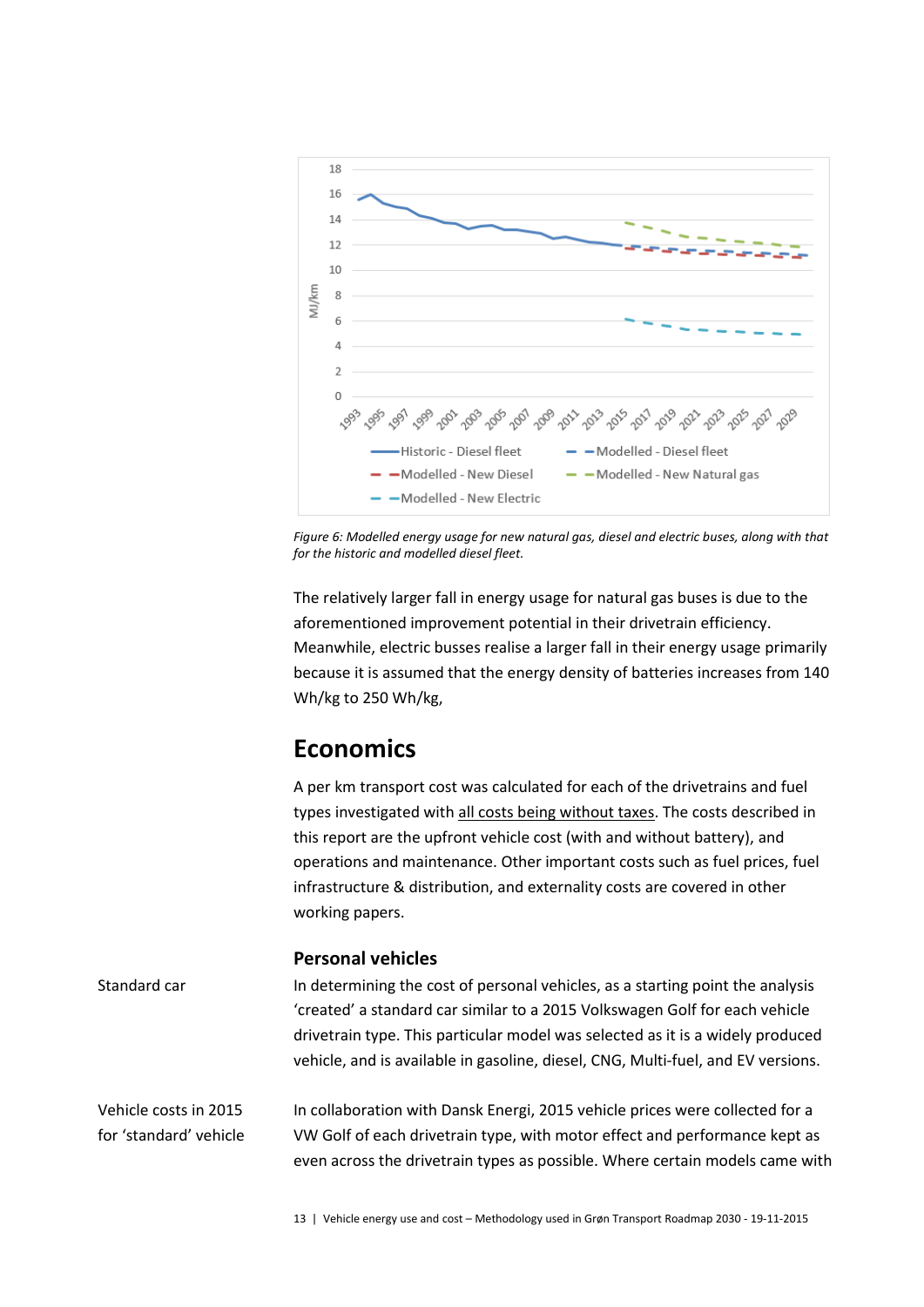fewer/additional accessories, the prices were adjusted accordingly. For VW Golf models with market prices in Denmark (gasoline, diesel, electric, and plug-in hybrid<sup>4</sup>), it was possible to estimate the vehicle cost without taxes by working backwards from the list price using the registration and VAT taxes from the Danish Ministry of Taxation (Skatteministeriet, 2015). For models that were not available in Denmark, but were available in neighbouring countries (flexi-fuel in Sweden, and natural gas in Germany<sup>5</sup>), these vehicle prices were compared to vehicle models available in both countries, thus allowing for price estimates given the assumption that a significant demand for these type of vehicles would develop in Denmark. Lastly, the price of a hydrogen vehicle was based on the Honda Mirai, which is anticipated to be available in the United States in late 2015 with a price of \$57,500 (Toyota, 2015).

Future vehicle costs: Relative to gasoline vehicle without battery

 $\overline{\phantom{a}}$ 

In modelling the future vehicle costs, as was the case with vehicle weights, all vehicle types now had a 2015 cost relative to the gasoline vehicle (without battery where applicable). The reason for modelling the future costs in this fashion is because the price of batteries is such a significant cost component for PHEVs and EVs, and this approach allows for adjustments in the size of the car battery over time and/or between scenarios. For each vehicle type, assumptions were made regarding how this price would evolve going forward.

It is assumed that the EU will continue to apply increasingly stringent  $CO<sub>2</sub>$ emission requirements on ICE vehicles up to 2030, requirements that have proven to be very effective in increasing vehicle efficiency in the recent past. An example of improvement potential is a continued move to hybridisation of all ICE vehicles, which involves the utilisation of a highly efficient electric motor in addition to the traditional ICE engine. According to various sources, this will be more cost-effective for gasoline as opposed to diesel, and therefore greater efficiency gains (and slightly higher costs) will be realised by gasoline vehicles (Rasmussen, 2015).

Given the assumption that ICE vehicle manufactures will have a strong incentive to continue to innovate and utilise new technologies, it is assumed that cost of new ICE vehicles will remain roughly the same for gasoline, and fall slightly for diesel and natural gas. For EVs and PHEVs large price reductions are anticipated to come about partly due to larger production volumes, but primarily as a result of lower battery costs (Rasmussen, 2015).

<sup>4</sup> Gasoline: Golf 1.2 TSI 105 hk, Diesel: Golf 1.6 TDI 105 hk (VW Danmark, 2015a), Electric: eGolf 115 hk (VW Danmark, 2015b), Plug-in hybrid: Golf GTE 204 hk (VW Danmark, 2015c)

<sup>5</sup> Multifuel: Golf TSI 125 hk (VW Sweden, 2015), Natural gas: TGI BlueMotion 110 (VW Germany, 2015)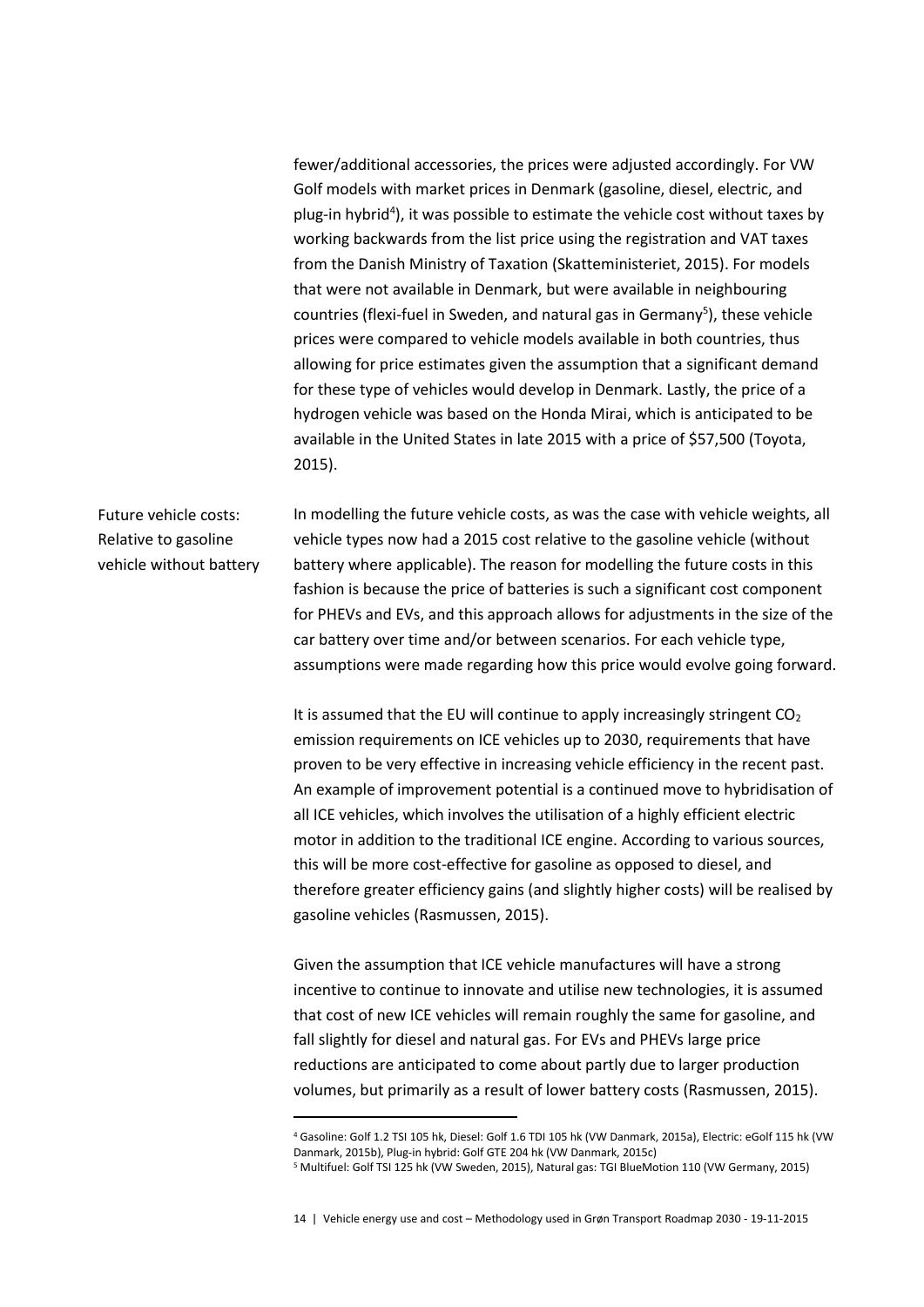For hydrogen vehicles, large price falls are also assumed, but it is not anticipated that they will become cost competitive with the other technologies prior to 2030 (Godwin, 2015).

The new vehicle lifetime for all vehicle types in all scenarios was assumed to be 15 years, while batteries produced in 2015 were assumed to have a lifetime of 8 years, with this growing to 10 years by 2030. In calculating the total capital costs for use in the PETRA model, EV and PHEV owners were assumed to purchase a replacement battery if the life of the vehicle surpassed the battery life, and if the replacement battery outlived the vehicle life, then the residual value of this battery was deducted. The discount rate used for vehicles and batteries was 4%. Vehicle and battery lifetime

Current and future battery costs were arrived at in collaboration with Dansk Energi (Dansk Energi, 2015), and relied on a number of sources (DOE, 2015), (IEA, 2012), (Bloomberg, 2015), (ARF & McKinsey, 2014), (Element Energy, 2012) (McKinsey, 2011), (IEA, 2012) (COWI, 2013) and cover the battery cells alone. Other costs associated with the battery back are included in the EV/Plug-in hybrid price cost. $6$  The battery assumptions utilised in the primary scenarios are displayed in [Table 4.](#page-14-0) Battery costs

| Car type                                 | 2015  | 2020  | 2030  |  |  |  |  |  |  |
|------------------------------------------|-------|-------|-------|--|--|--|--|--|--|
| <b>Battery capacity (kWh)</b>            |       |       |       |  |  |  |  |  |  |
| Plug-in hybrid                           | 15    | 16    | 18    |  |  |  |  |  |  |
| EV                                       | 26    | 30    | 35    |  |  |  |  |  |  |
| EV - large                               | 90    | 90    | 90    |  |  |  |  |  |  |
| Amount of battery capacity used $(\%)^7$ |       |       |       |  |  |  |  |  |  |
| Plug-in hybrid                           | 75    | 75    | 77    |  |  |  |  |  |  |
| EV                                       | 85    | 85    | 87    |  |  |  |  |  |  |
| EV - large                               | 87    | 87    | 89    |  |  |  |  |  |  |
| <b>Other battery characteristics</b>     |       |       |       |  |  |  |  |  |  |
| Density (Wh/kg)*                         | 140   | 200   | 250   |  |  |  |  |  |  |
| Cost (DKK/kWh)*                          | 2,150 | 1,500 | 1,120 |  |  |  |  |  |  |
| Lifetime (years)                         | 8     | 9     | 10    |  |  |  |  |  |  |

<span id="page-14-0"></span>*Table 4: Battery assumptions utilised in the study. \*Battery cells alone.*

 $\overline{a}$ 

<sup>6</sup> Including the battery cell costs alone in the battery costs, and allocating the rest of the battery back in the cost of the EV or plug-in hybrid was done to allow for scaling up and down of the battery size in different scenarios and years.

<sup>7</sup> In order to improve the cycle life of their batteries, EVs and PHEVS are set up to use less than 100% of the battery capacity. The exact figure relates to the depth of discharge (DOD) for the battery, which varies according to the battery chemistry and thermal management. Generally speaking, it the DOD window is lower for PHEVs, as the higher power to energy ratio makes the power requirement more difficult to meet at low state of charge. (Element Energy, 2012).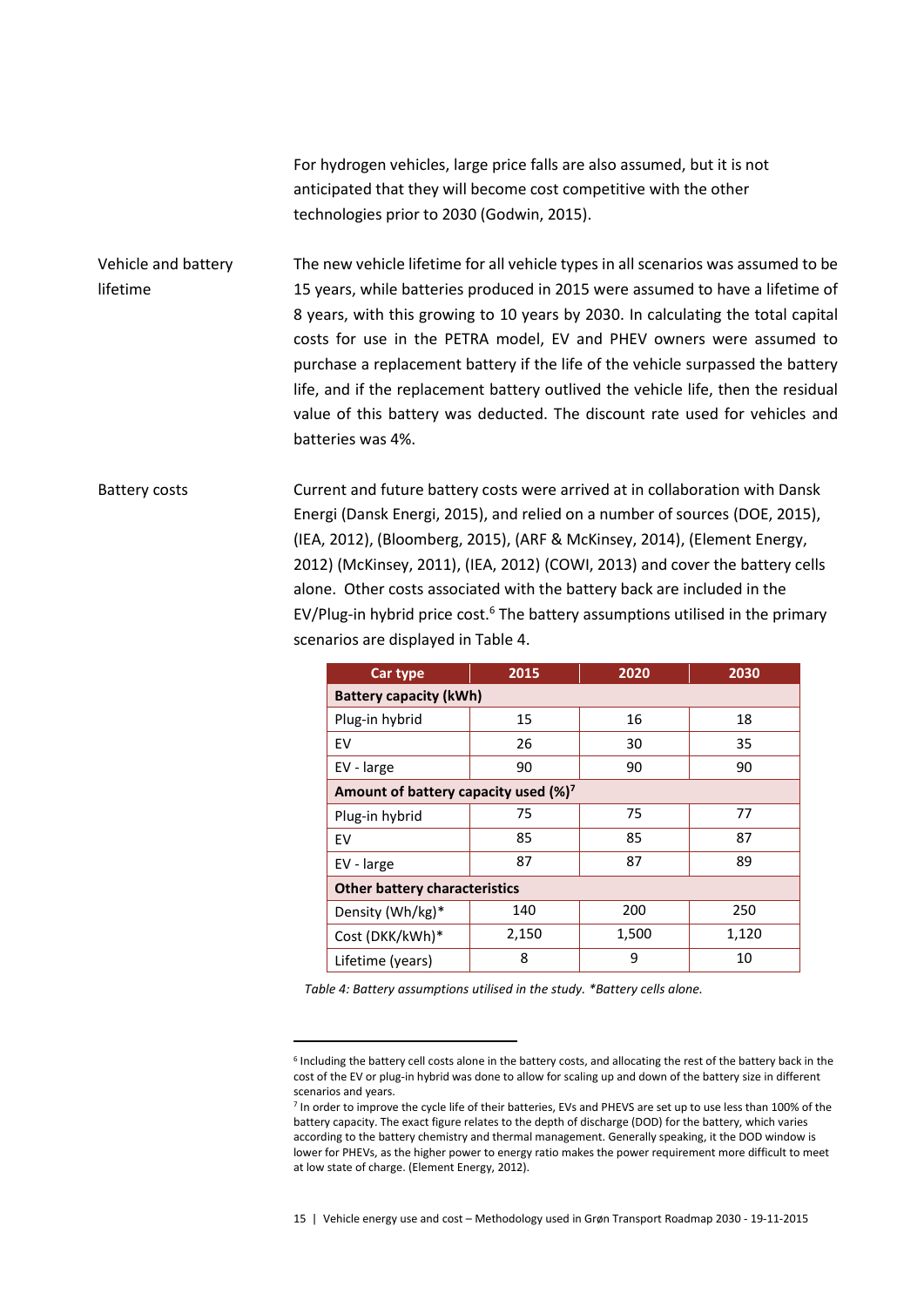The operation and maintenance for a standard gasoline vehicle was assumed to be roughly 700 €/year, a figure based on those in *Alternative drivmidler* (COWI, 2013). For EVs it was assumed that the O&M costs are roughly 60% of this, due to EVs having less moving parts in the engine, not requiring oil changes, etc. Meanwhile, for hydrogen vehicles these costs were roughly estimated to be 20% higher, based on an assumption that as there are so few hydrogen vehicles on the road, their maintenance will require staff with relevant training.

> The resulting CAPEX and OPEX figures for the 'standard' passenger vehicles are displayed in [Table 5.](#page-15-0)

| Car type        | Weight<br>(kg) |       | <b>Vehicle cost</b><br>without battery<br>(DKK) |         | <b>Initial</b><br>battery cost<br>(DKK) |         | <b>Vehicle cost</b><br>with battery<br>(DKK) |         | <b>Annual O&amp;M</b><br>(DKK) |       |
|-----------------|----------------|-------|-------------------------------------------------|---------|-----------------------------------------|---------|----------------------------------------------|---------|--------------------------------|-------|
|                 | 2015           | 2030  | 2015                                            | 2030    | 2015                                    | 2030    | 2015                                         | 2030    | 2015                           | 2030  |
| Gasoline*       | 1,210          | 1,100 | 111,000                                         | 111,000 |                                         |         | 111,000                                      | 111,000 | 5,200                          | 5,200 |
| Diesel*         | 1,230          | 1,120 | 124,000                                         | 123,000 |                                         |         | 124,000                                      | 123,000 | 5,200                          | 5,200 |
| Natural gas     | 1,320          | 1,200 | 126,000                                         | 126,000 |                                         |         | 126,000                                      | 126,000 | 5,600                          | 5,600 |
| E85*            | 1,210          | 1,100 | 115,000                                         | 114,000 |                                         |         | 115,000                                      | 114,000 | 5,700                          | 5,700 |
| Plug-in hybrid* | 1,450          | 1,160 | 202,000                                         | 117,000 | 33,000                                  | 20,000  | 235,000                                      | 137,000 | 5,200                          | 5,200 |
| EV              | 1,490          | 1,200 | 156,000                                         | 111,000 | 57,000                                  | 39,000  | 213,000                                      | 150,000 | 3,100                          | 3,100 |
| $EV - large$    | 2,120          | 1,550 | 234,000                                         | 167,000 | 194,000                                 | 100,000 | 428,000                                      | 267,000 | 3,400                          | 3,400 |
| Hydrogen        | 1,380          | 1,190 | 373,000                                         | 156,000 |                                         |         | 373,000                                      | 156,000 | 6,700                          | 6,100 |

<span id="page-15-0"></span>*Table 5: CAPEX and OPEX for the 'standard' new passenger vehicles in Denmark, excluding taxes and delivery fees. (2015 DKK)*

After vehicle costs for each drivetrain version of the standard vehicle were calculated, these figures were then scaled up or down in order to reflect their relation to the average vehicle size of their drivetrain type. For example, the gasoline powered VW Golf used as the 'standard' vehicle has a running weight of 1210 kg (VW Danmark, 2015a), whereas the average new gasoline vehicle purchased in Demark in 2014 weighed under 1100 kg, and the average diesel roughly 1460 kg (EEA, 2015). Therefore, the 2015 cost for the average new gasoline vehicle was estimated to be 105,000 DKK, which is 6,000 DKK less than the 'standard' new gasoline vehicle. Meanwhile, for the average new diesel vehicle in 2015, the cost was estimated to be 133,000 DKK, or roughly 9,000 DKK more than that for the 'standard' diesel vehicle. Scaling up/down from the standard vehicle was of course not an exact science, and took into account a number of factors, including: the effect of the aforementioned micro vehicles, which are quite inexpensive vehicles without many of the extras found in the 'standard' vehicle based on VW Golf, assumptions Standard car vs. fleet average car

16 | Vehicle energy use and cost – Methodology used in Grøn Transport Roadmap 2030 - 19-11-2015

O&M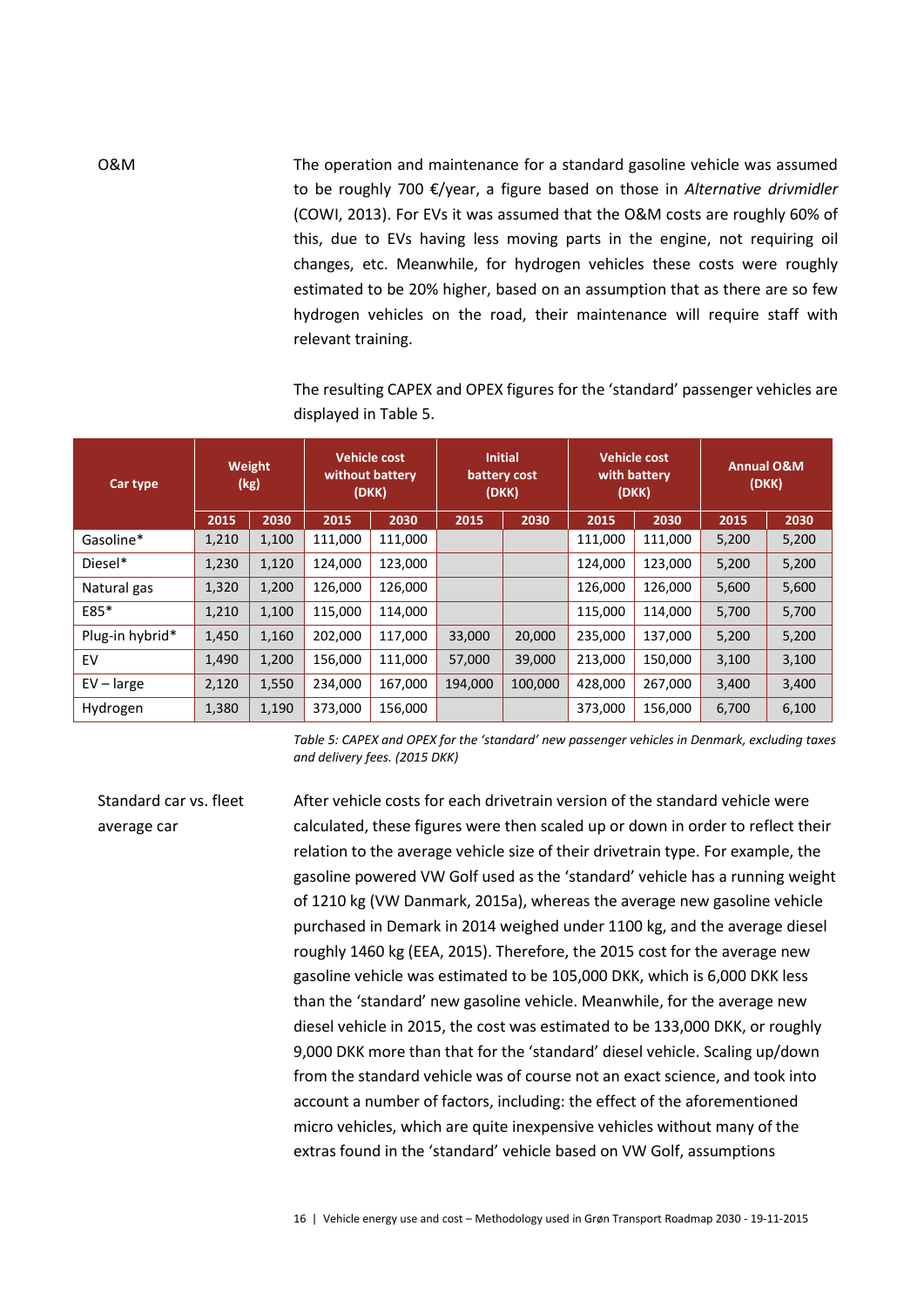regarding which vehicle classes were likely to be larger or smaller than the average going forward, the Danish vehicle fleet relative to the European vehicle fleet, etc. The resulting figures are displayed in the table below.

| Car type        | Weight<br>(kg) |       | <b>Vehicle cost</b><br>without battery<br>(DKK) |         | <b>Initial</b><br>battery cost<br>(DKK) |         | <b>Vehicle cost</b><br>with battery<br>(DKK) |         | <b>Annual O&amp;M</b><br>(DKK) |       |
|-----------------|----------------|-------|-------------------------------------------------|---------|-----------------------------------------|---------|----------------------------------------------|---------|--------------------------------|-------|
|                 | 2015           | 2030  | 2015                                            | 2030    | 2015                                    | 2030    | 2015                                         | 2030    | 2015                           | 2030  |
| Gasoline*       | 1,100          | 1,020 | 105,000                                         | 105,000 |                                         |         | 105,000                                      | 105,000 | 5,200                          | 5,200 |
| Diesel*         | 1,460          | 1,290 | 133,000                                         | 128,000 |                                         |         | 133,000                                      | 128,000 | 5,200                          | 5,200 |
| Natural gas     | 1,370          | 1,220 | 132,000                                         | 131,000 |                                         |         | 132,000                                      | 131,000 | 5,600                          | 5,600 |
| E85*            | 1,100          | 1,020 | 109,000                                         | 108,000 |                                         |         | 109,000                                      | 108,000 | 5,700                          | 5,700 |
| Plug-in hybrid* | 1,380          | 1,120 | 193,000                                         | 116,000 | 33,000                                  | 20,000  | 226,000                                      | 136,000 | 5,200                          | 5,200 |
| EV              | 1,400          | 1,130 | 150,000                                         | 109,000 | 57,000                                  | 39,000  | 207,000                                      | 148,000 | 3,100                          | 3,100 |
| $EV - large$    | 2,120          | 1,550 | 234,000                                         | 167,000 | 194,000                                 | 100,000 | 428,000                                      | 267,000 | 3,400                          | 3,400 |
| Hydrogen        | 1,380          | 1,190 | 373,000                                         | 156,000 |                                         |         | 373,000                                      | 156,000 | 6,700                          | 6,100 |

*Table 6: CAPEX and OPEX for the fleet average of Danish passenger vehicles, excluding taxes and delivery fees. (2015 DKK)*

#### **Light-duty Vehicles**

 $\overline{\phantom{a}}$ 

The capital cost of Light-duty vehicles (LDVs) was modelled in a similar fashion to that of personal vehicles, i.e. a list price was found for gasoline and diesel models, from which the cost price without taxes could be derived based on the Danish taxes and fees levied on LDVs (Skat, 2015). Based on a sample of list prices, the average cost without taxes was estimated to be in the range of 150,000-160,000 DKK.<sup>8</sup> Thereafter, the cost for the other drivetrain types were estimated accordingly. For example, it was estimated that the cost of an electric LDV, excluding battery cost, would be roughly the same as that of a gasoline vehicle, with this ratio falling slightly as electric LDVs start to be produced in greater quantities. Meanwhile, the battery cost (on a per kWh basis) would evolve in the same fashion as for passenger EVs. With respect to battery size, the modelling assumed that an average all-electric LDV would have a battery capacity of roughly 50 kWh in 2015, growing to 70 in 2030, while the average plug-in hybrid LDV would have a battery 30 kWh battery today, growing to 36 kWh in 2030. Within the study, the average economic lifetime of LDVs was estimated to be 10 years. The resulting figures are displayed in the table below.

17 | Vehicle energy use and cost – Methodology used in Grøn Transport Roadmap 2030 - 19-11-2015

<sup>8</sup> Prices without taxes for for the LDV Maxus, Ford Transit Van 470 - L4 H3, and Ford Transit Van 350 - L2 H2, for example ranged from 130,000 to 190,000 DKK, with an average of 158,000.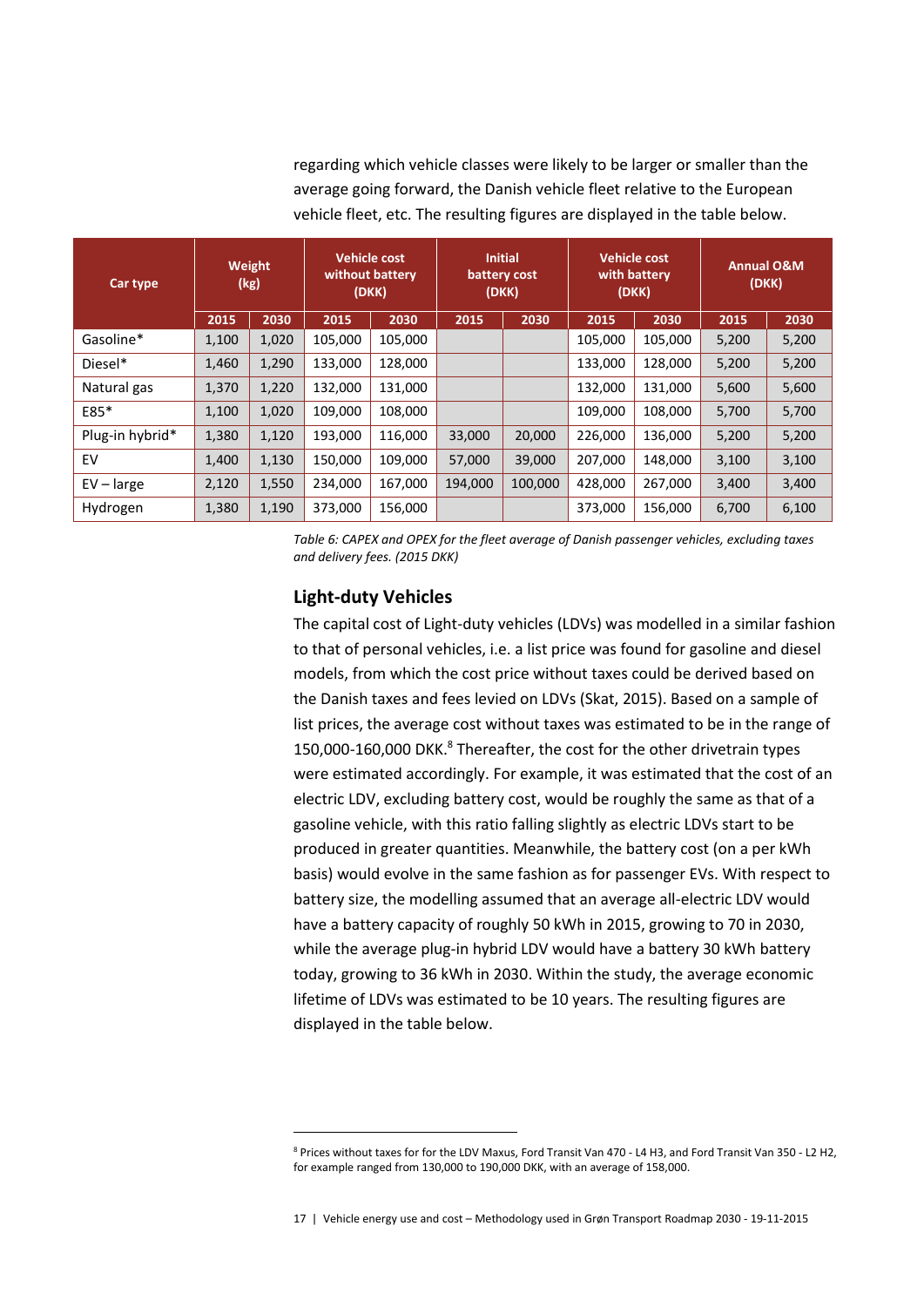| Car type       | Average<br>running weight<br>(kg) |       | <b>Vehicle cost</b><br>without battery<br>(DKK) |         | <b>Initial</b><br>battery cost<br>(DKK) |        | <b>Vehicle cost</b><br>with battery<br>(DKK) |         | <b>Annual O&amp;M</b><br>(DKK) |       |
|----------------|-----------------------------------|-------|-------------------------------------------------|---------|-----------------------------------------|--------|----------------------------------------------|---------|--------------------------------|-------|
|                | 2015                              | 2030  | 2015                                            | 2030    | 2015                                    | 2030   | 2015                                         | 2030    | 2015                           | 2030  |
| Gasoline       | 3,650                             | 3,790 | 149,000                                         | 149,000 |                                         |        | 149,000                                      | 149,000 | 7,800                          | 7,800 |
| <b>Diesel</b>  | 3,690                             | 3,830 | 163,000                                         | 161,000 |                                         |        | 163,000                                      | 161,000 | 7,800                          | 7,800 |
| Natural gas    | 3,760                             | 3,900 | 166,000                                         | 164.000 |                                         |        | 166,000                                      | 164.000 | 8,400                          | 8,400 |
| E85            | 3,650                             | 3,790 | 153,000                                         | 152,000 |                                         |        | 153,000                                      | 152,000 | 8,600                          | 8,600 |
| Plug-in hybrid | 3,864                             | 3,930 | 181,000                                         | 141.000 | 66,000                                  | 40,000 | 247,000                                      | 181,000 | 7,800                          | 7,800 |
| EV             | 4,020                             | 4,070 | 147,000                                         | 134,000 | 114,000                                 | 78,000 | 261,000                                      | 212,000 | 4,700                          | 4,700 |

*Table 7: Modelled CAPEX and OPEX for new Danish LDVs excluding taxes and delivery fees (2015 DKK)*

#### **Heavy-duty Vehicles**

CAPEX and OPEX costs for Heavy-duty Vehicles (HDVs) were based on figures from a 2014 report on gas in heavy transport, *Rammevilkår for gas til tung vejtransport* (COWI, 2014), and supplemented with discussions with market actors that indicated that a similar natural gas truck would cost roughly 200,000 DKK more than its diesel counterpart today, with this figure likely to fall to roughly 100,000 DKK by 2035. Lastly, the economic lifetime for HDVs was assumed to be 6 years.

| <b>Truck type</b> |           | <b>Vehicle cost (DKK)</b> | Annual O&M (DKK) |        |  |  |
|-------------------|-----------|---------------------------|------------------|--------|--|--|
|                   | 2015      | 2030                      | 2015             | 2030   |  |  |
| Diesel            | 949,000   | 949,000                   | 67,400           | 67,400 |  |  |
| Natural gas       | 1,148,000 | 1,074,000                 | 69,900           | 69,900 |  |  |

*Table 8: CAPEX and OPEX figures for HDVs utilised in the study, excluding taxes (2015 DKK) (COWI, 2014).*

#### **Busses**

Natural gas and diesel bus costs largely based on Dansk Energi's report on future road transport (Dansk Energi, 2015). The cost of an electric bus without a battery has been assumed to be roughly that of a diesel bus, with the additional cost therefore determined by the size and per kWh cost of the battery.

| <b>Truck type</b> | <b>Vehicle cost (DKK)</b> |           | <b>Annual O&amp;M (DKK)</b> |         |  |  |
|-------------------|---------------------------|-----------|-----------------------------|---------|--|--|
|                   | 2015                      | 2030      | 2015                        | 2030    |  |  |
| Diesel            | 1,240,000                 | 1,240,000 | 150,100                     | 150,100 |  |  |
| Natural gas       | 1,400,000                 | 1,400,000 | 154,300                     | 154,300 |  |  |
| Electric          | 2,497,000                 | 1,861,000 | 147,800                     | 108,700 |  |  |

*Table 9: CAPEX and OPEX figures for buses utilised in the study, excluding taxes (2015 DKK) (Dansk Energi, 2015 & own calculations)*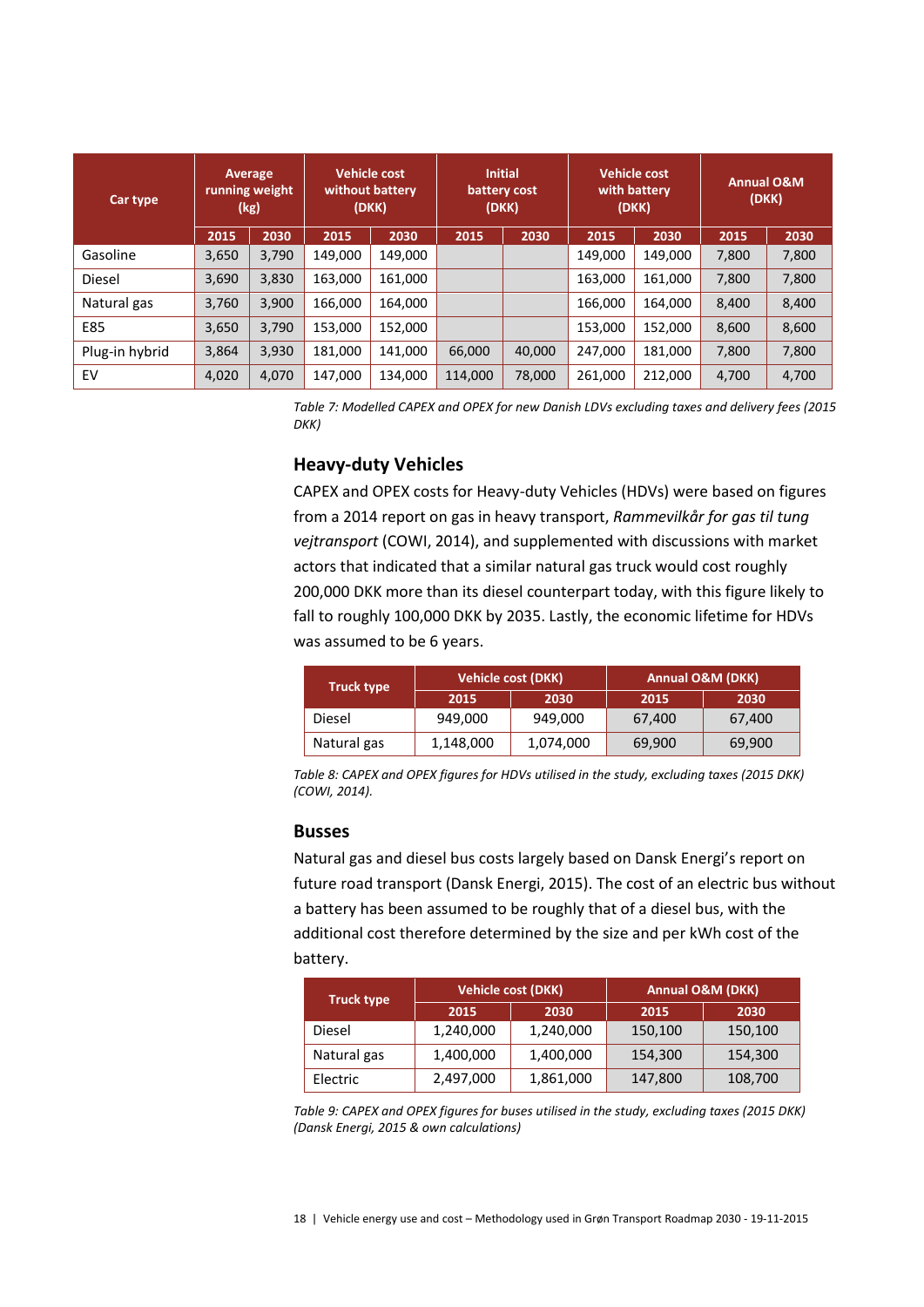## **References**

- ARF & McKinsey. (2014). *EVolution - Electric vehicles in Europe: gearing up for a new phase?* Amsterdam: Amsterdam Roundtable Foundation.
- Automotive IQ. (2011, March 31). *Brake energy recuperation strategy systems*. Retrieved from Automotive IQ:

https://automotiveiq.wordpress.com/2011/03/31/brake-energyrecuperation-strategy-systems/

Bloomberg. (2015, April 8). *Clean Energy Revolution Is Ahead of Schedule*. Retrieved from BloombergView:

> http://www.bloombergview.com/articles/2015-04-08/clean-energyrevolution-is-way-ahead-of-schedule

Bredsdorff, M. (2015, September 25). *Kun kostbar rensning kan sikre ren luft fra dieselbiler*. Retrieved from Ingeniøren: http://ing.dk/artikel/kunkostbar-rensning-kan-sikre-ren-luft-fra-dieselbiler-178994

COWI. (2013). *Alternative drivmidler.* Kongens Lyngby: COWI A/S.

COWI. (2014). *Rammevilkår for gas til tung vejtransport.* Kongens Lyngby: COWI.

Dansk Elbil Alliance. (2015, September 17). *Årlige salgstal for elbiler i Danmark*. Retrieved from Dansk Elbil Alliance: http://www.danskelbilalliance.dk/Statistik/Salgstal\_Aar.aspx

Dansk Energi. (2015). *Analyse nr. 18 - Fremtidig vejtransport.* København: Dansk Energi.

De Danske Bilimportører. (2015, September 15). *Statistik*. Retrieved from De Danske Bilimportører: http://www.bilimp.dk/statistics/index.asp

- DOE. (2015). *Vehicle technologies office: Batteries*. Retrieved from Department of Energy: http://energy.gov/eere/vehicles/vehicletechnologies-office-batteries
- EEA. (2014). *Monitoring CO2 emissions from passenger cars and vans in 2013.* Luxembourg: European Environment Agency.
- EEA. (2015, August 20). *Monitoring of CO2 emissions from passenger cars - Data 2014 - Provisional data*. Retrieved from European Environment Agency: http://www.eea.europa.eu/data-and-maps/data/co2-carsemission-8
- Element Energy. (2012). *Cost and performance of EV batteries.* Cambridge: Element Energy Limited.
- European Environment Agency. (2013). *Monitoring CO2 emissions from new passenger cars in the EU: summary of data for 2012.* Copenhagen: European Environment Agency.
- Godwin, S. (2015). Electricity, gas and biofuels: which road to take? Copenhagen.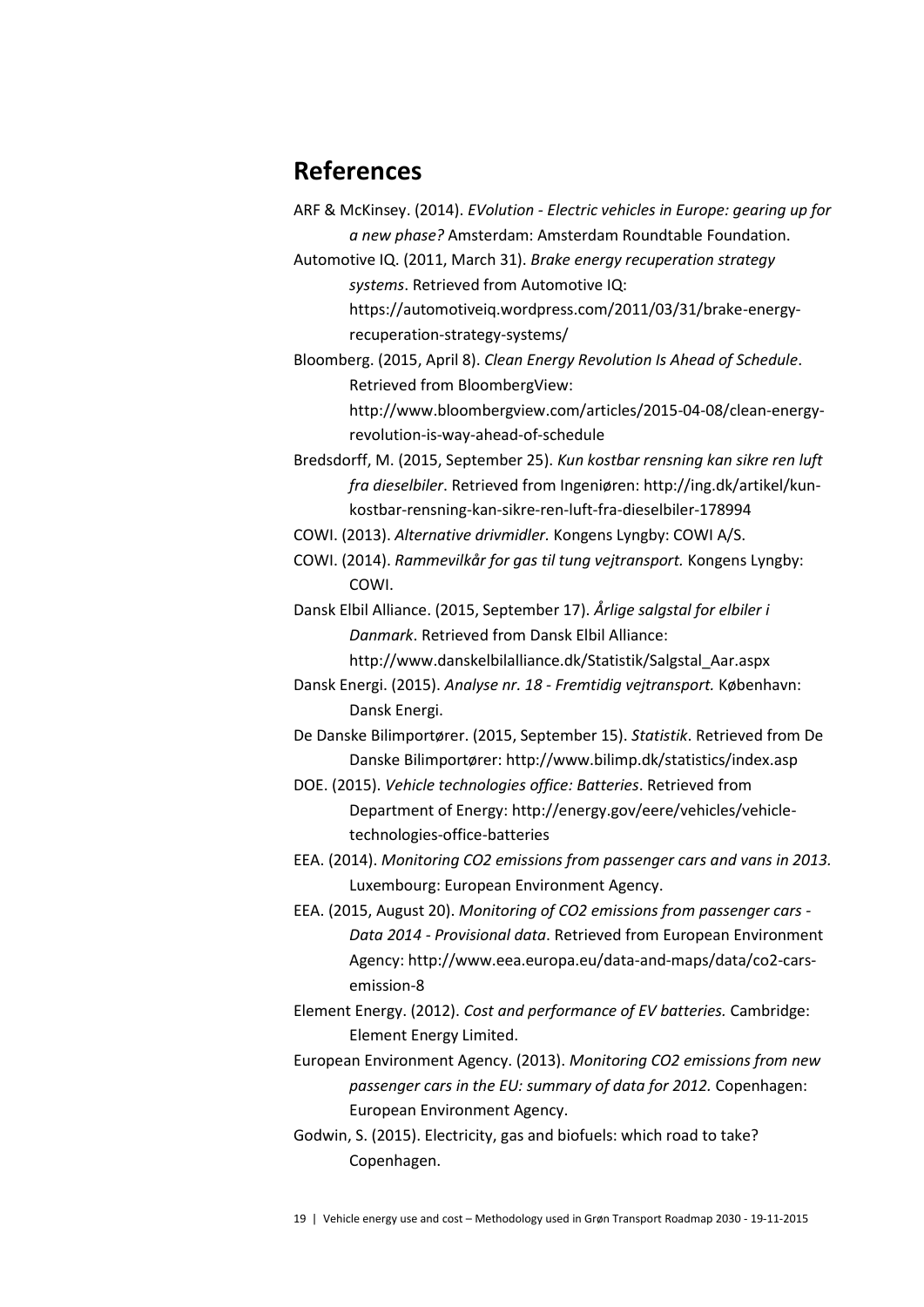- ICCT. (2004). *EU CO2 emission standards for passenger cars and lightcommerical vehicles.* Berlin: International Council on Clean Transportation.
- ICCT. (2015). *From laboratory to road - A 2015 update of official and 'real world' fuel consumption and CO2 values for passenger vehicles.* Berlin: International Council on Clean Transportation Europe.
- IEA. (2012). *Energy Technology Perspectives 2012.* Paris: International Energy Agency.

Kaj. (2011). Road transport energy use. (C. L. Bang, Interviewer)

Larsson, S. (2015, April 30). Reducing CO2 from Road Freight Transport . Copenhagen.

Lutsey, N., & German, J. (2010). *Size or Mass? The technical rationale for selecting size as an attribute for vehicle efficiency standards.* Washington, DC: The International Council on Clean Transportation.

McKinsey & Company. (2010). *The role of Battery Electric Vehicles, Plug-in Hybrids and Fuel Cell Electric Vehicles.* McKinsey & Company.

McKinsey. (2011). *Boost! Transforming the powertrain value chain - a portfolio challenge.* McKinsey & Company.

Rasmussen, S. W. (2015, September 16). Hybridiserings omkostninger. (J. H. Skjold, & C. Bang, Interviewers)

Skat. (2015, July 31). *Last- og varebiler med en tilladt totalvægt på ikke over 4 tons*. Retrieved from Skat:

https://www.skat.dk/SKAT.aspx?oId=1947292&chk=211047

Skatteministeriet. (2015, May 15). *Registreringsafgiftsloven*. Retrieved from Skatteministeriet: http://www.skm.dk/skattetal/satser/satser-ogbeloebsgraenser/registreringsafgiftsloven

Toyota. (2015, Oct 5). *Mirai Fuel cell Vehicle*. Retrieved from Toyota: https://ssl.toyota.com/mirai/fcv.html

Transport & Environment. (2008, April). *Background briefing: Weight vs Footprint.* Retrieved from Transport & Environment: http://www.transportenvironment.org/sites/te/files/media/2008\_04

\_footprint\_background\_briefing.pdf

Transport & Environment. (2015). *Mind the Gap 2015.* Brussels: Transport & Environment.

Transport and Environment. (2013). *Mind the Gap! Why official car fuel economy figures don't match up to reality.* Brussels: Transport and Environment.

VW Danmark. (2015a, 6 15). *Priser og Brochure for Golf*. Retrieved from Voklswagen Denmark: